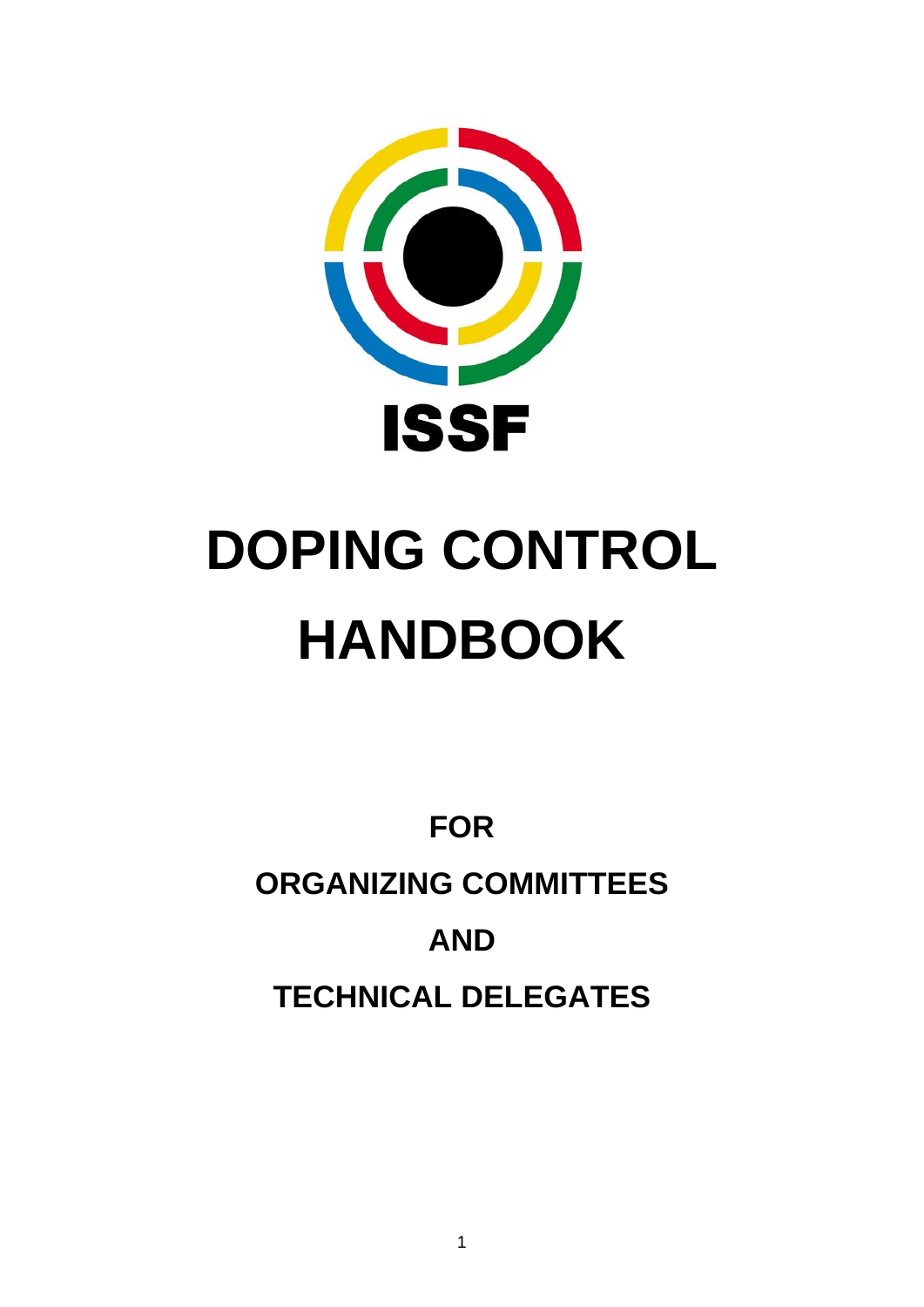## **PURPOSE**

This Handbook has been prepared as an educational working tool. Its purpose is to provide guidance to ISSF Championship Organizing Committees and ISSF Technical Delegates on how to properly conduct doping control tests and deal with various doping-control related issues that may arise during ISSF Championships.

This Handbook presents various hypothetical scenarios of "*what can happen in practice.*" It then offers a useful guide on how to deal with these scenarios, including who is responsible for doing what, if, and when such issues arise.

The objectives of the Handbook are:

- $\checkmark$  To consolidate and remind each of you of your obligations with regards to testing,
- $\checkmark$  To prevent avoidable mistakes from occurring or reoccurring, and,
- $\checkmark$  To avoid the various negative ramifications that can derive from these mistakes.

This Handbook is designed to be a practical tool for all Organizing Committees and Technical Delegates,

- $\triangleright$  To efficiently deal with various doping control issues
- $\triangleright$  To ensure that all processes and testing requirements are respected, and,
- $\triangleright$  To encourage greater cooperation and successful outcomes.

The ISSF's valuable time, money and energy, as well as your own, should indeed be expended elsewhere than dealing with the aftermath of doping control related incidents.

**You are encouraged to go to the WADA website at [www.wada-ama.org](http://www.wada-ama.org/) and download their many resources - specifically those relating to doping control. This will allow each of you to acquire additional knowledge on all matters related to doping control and anti-doping in general.**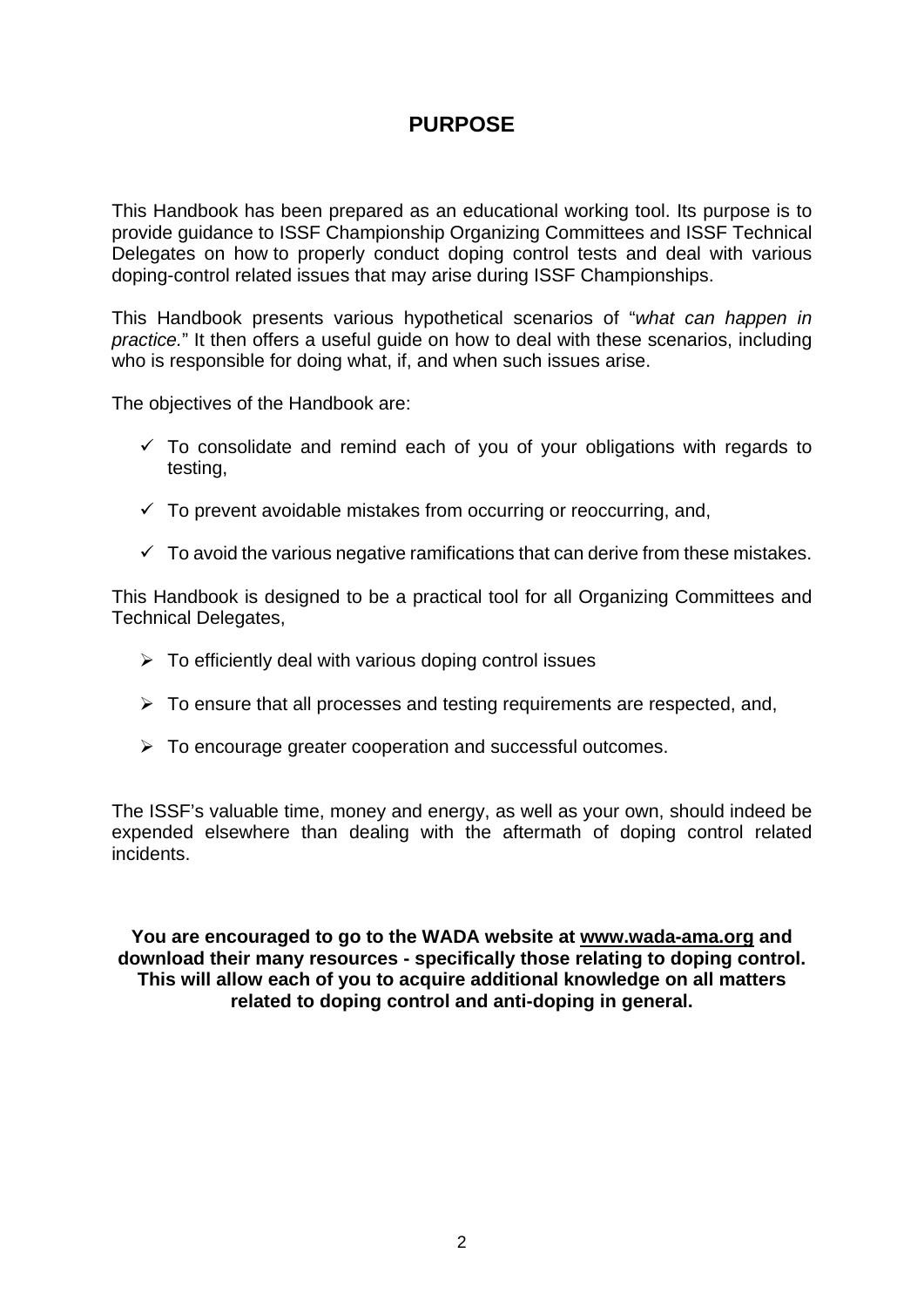### **TABLE OF CONTENTS**

| 1.  |                                                                                |  |
|-----|--------------------------------------------------------------------------------|--|
| 2.  | The Test Distribution Plan: Understand it, respect it & implement it  6        |  |
| 3.  |                                                                                |  |
|     |                                                                                |  |
|     |                                                                                |  |
| 4.  | Testing requirements. Dealing with Quota Places & coin flips  12               |  |
| 5.  |                                                                                |  |
| 6.  |                                                                                |  |
| 7.  |                                                                                |  |
|     |                                                                                |  |
|     |                                                                                |  |
| 8.  | Suitable Specific Gravity for Analysis Not Obtained (PH level incorrect)  17   |  |
|     |                                                                                |  |
|     | Annex F - Urine Samples that do not meet the requirement for Suitable Specific |  |
| 9.  | Delays in Transmitting Doping Control Documentation to ISSF 20                 |  |
| 10. |                                                                                |  |
|     | APPENDIX 1A - PRE-CHAMPIONSHIP TD CONTACT LETTER TO SAMPLE                     |  |
|     |                                                                                |  |
|     |                                                                                |  |
|     | APPENDIX 3 - POST CHAMPIONSHIP SAMPLE COLLECTION AUTHORITY/LEAD DCO            |  |
|     | APPENDIX 4 - POST CHAMPIONSHIP TD DOPING CONTROL REPORT 30                     |  |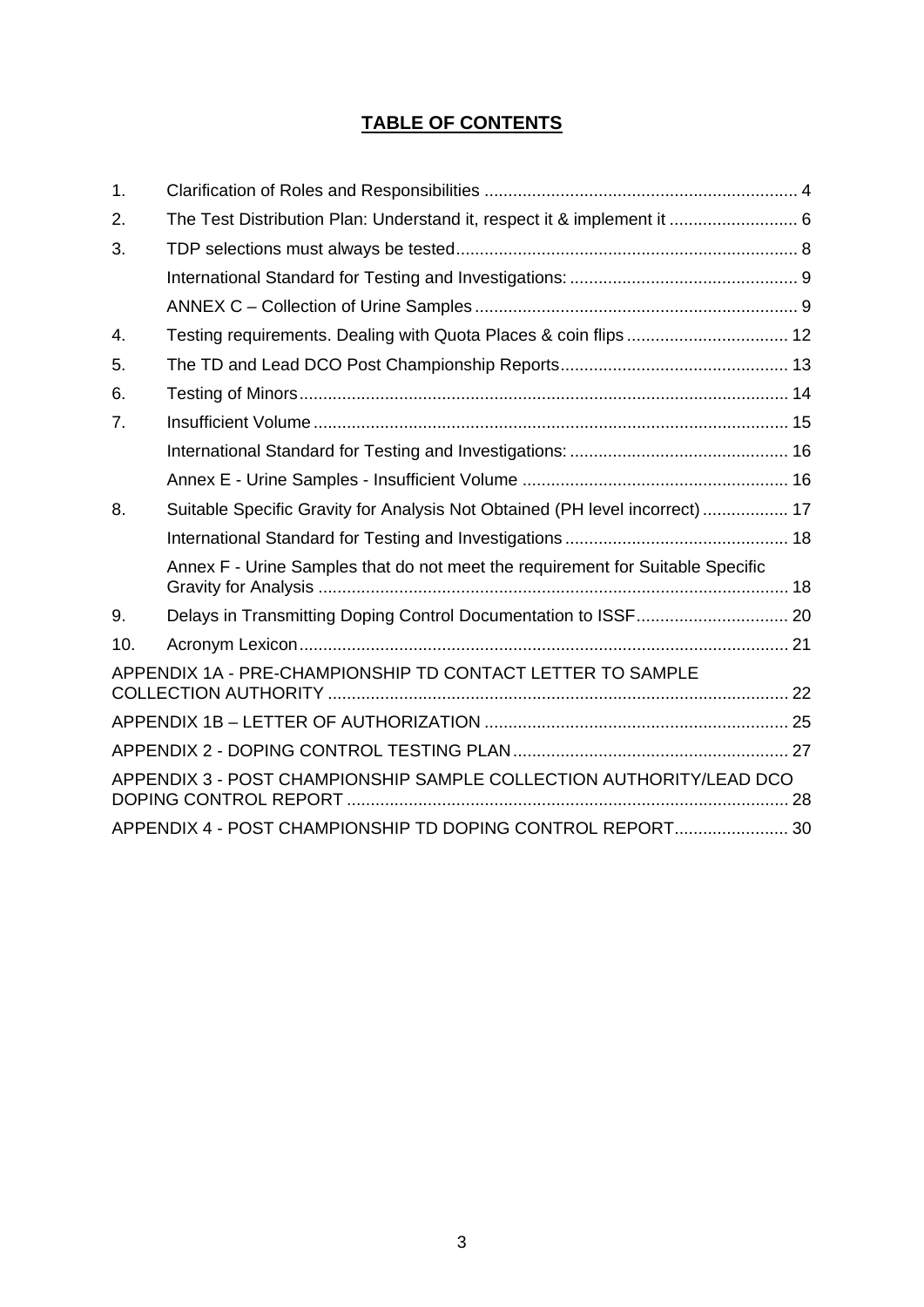## <span id="page-3-0"></span>1. Clarification of Roles and Responsibilities

The following provides a summary of roles and responsibilities with regards to the planning, overseeing and monitoring of doping control.

- $\triangleright$  The Championship Organizing Committee (OC) is responsible for choosing a WADA accredited laboratory and for appointing a Sample Collection Authority - as defined in the International Standard for Testing and Investigations (ISTI) and the OC's national laws - to conduct testing on ISSF's behalf.
- The Sample Collection Authority oversees and monitors doping control in compliance with the World Anti-Doping Code (WADC) and ISTI. The Sample Collection Authority employs qualified Doping Control Officers to perform doping control in accordance with the requirements of the ISTI on behalf of ISSF both Out-of-Competition and In-Competition as its Delegated Third Party for Sample Collection and Doping Control Services.
- > The Championship's Technical Delegate (TD), who is appointed by ISSF, is responsible for ensuring that all testing obligations under the Test Distribution Plan are carried out. These obligations include a variety of random, targeted and mandatory doping controls. The TD shall communicate this information to the Sample Collection Authority and their Doping Control Officer(s) and will coordinate and oversee the process in cooperation with the Lead Doping Control Officer.
- The Championship's Lead Doping Control Officer (Lead DCO) is the chief Doping Control Officer appointed by the Sample Collection Authority or Doping Control Coordinator to carry out all matters related to doping control at a specific Championship. The Lead Doping Control Officer is best qualified to deal with various practical and medical issues that can occur at the doping control station. The TD and Lead Doping Control Officer must coordinate their efforts daily to ensure that the Test Distribution Plan is respected, all selected athletes are tested, and doping control issues are quickly addressed and resolved.
- $\triangleright$  A Doping Control Officer (DCO) is an official who has been trained and certified by a National Anti-Doping Organization or the Sample Collection Authority with delegated responsibility for collecting doping control samples. The Doping Control Officer heads the doping control process.
- $\triangleright$  Although it is not directly involved in the testing process, the ISSF is always the Testing and Results Management Authority for all ISSF Championships. ISSF authorizes and delegates the Sample Collection Authority to conduct testing on its behalf. The ISSF is always represented at Championships by the TD or by the ISSF Medical Director (at WCH and OGs).

*The Sample Collection Authority is solely responsible for ensuring that Doping Control Officers are properly qualified and follow the International Standard for Testing and Investigations. But it is important that OCs and TDs are aware of everyone's responsibilities, as well as all the correct procedures to follow.*

- *The TD is responsible for all the In-Competition doping controls during the ISSF Championship*
- *The TD is asked to cooperate with the Sample Collection Authority for any Out-of Competition prevent testing that may take place.*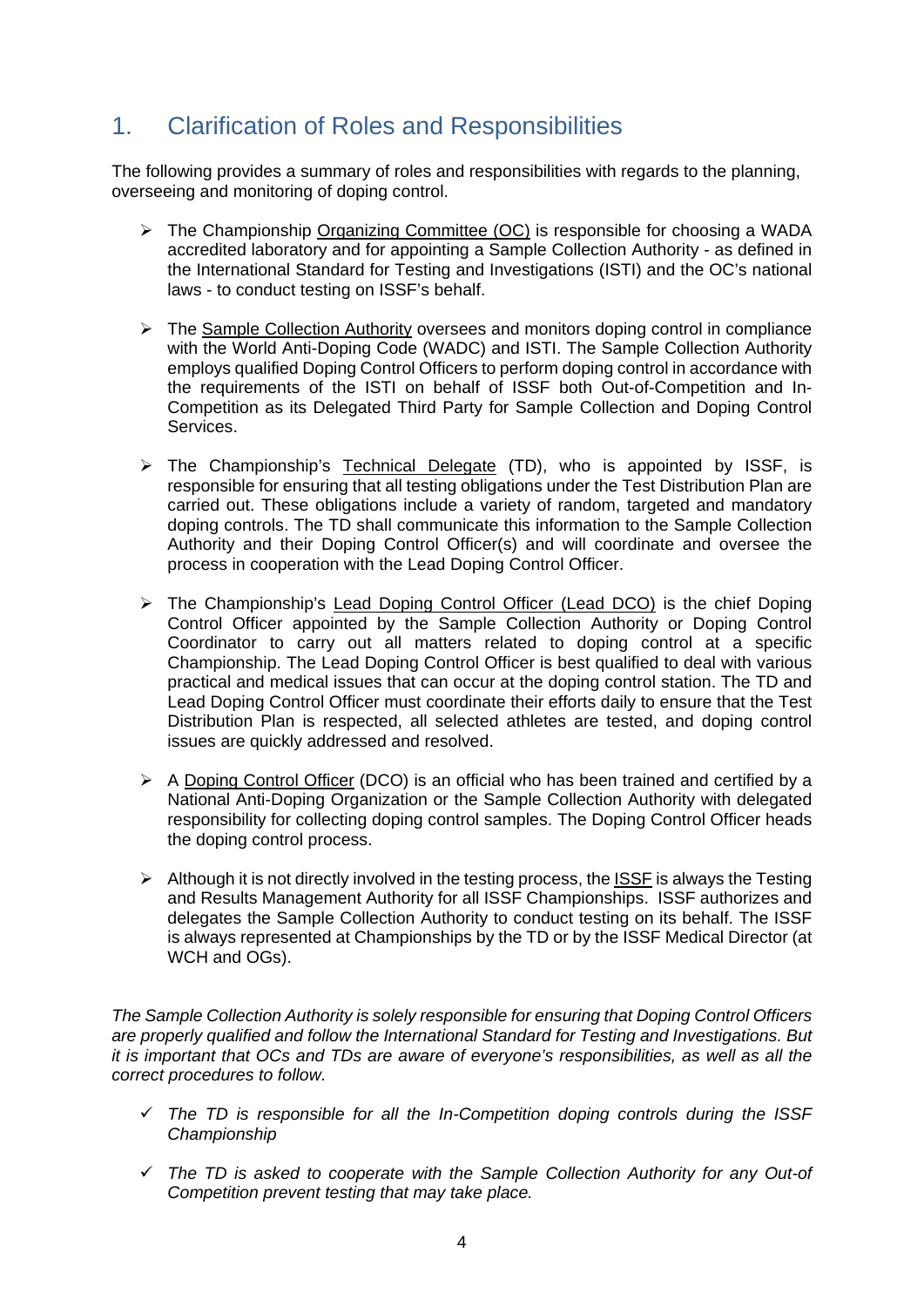#### *Scenario 1: What may happen in practice?*

Shared responsibilities can become confused and miscommunication can often create unnecessary incidents. This makes it especially important for all parties involved in the doping control process to coordinate and work together, while respecting their respective roles and responsibilities. All processes must run smoothly throughout the Championship.

#### *Responsibility:*

- 1. At least one month before the Championship, the TD **must** send a letter to the Sample Collection Authority to establish contact and clarify some basic information regarding the Championship (Appendix 1A). The TD **must** later provide the Sample Collection Authority with a copy of an official ISSF Letter of Authorization which will formally delegate the responsibility for testing to the Sample Collection Authority (Appendix 1B).
- 2. The TD should plan to meet the Lead Doping Control Officer upon arrival at the range and conduct a walk-through of the event site and doping control station. If the Lead DCO is not familiar with the sport of shooting, the TD should give a brief explanation.
- 3. The Lead DCO must ensure that he/she has enough sample collection personnel to conduct the sample collection sessions and as necessary the TD may need to brief/train his or her personnel on the ISSF TDP, the layout of the range and doping control station.
- 4. For Out-of-Competition testing, the Lead DCO will have received the Athlete whereabouts information provided by ISSF to locate Athlete for testing. Out-of-Competition tests are always with "no advance notice". Instructions will be provided directly to the Lead DCO regarding specific ISSF notification criteria or other. The TD may be of assistance but is not responsible for Out-of-Competition testing.

#### **Summary Checklist:**

- **TD must contact the Sample Collection Authority one month ahead of the Championship and inform them of their responsibilities under the ISSF TDP and coordinate all testing for the Championship. (See Appendix 1A).**
- **TD must prepare and send the ISSF Letter of Authorization (See Appendix 1B) once all confirmations are received from the Lead DCO. ISSF must be copied on email. The signed Letter of Authorization must be returned to ISSF.**
- **TD should prepare the testing plan as soon as informed of the target tests to assist in coordinating testing with the Lead DCO. (See Appendix 2)**
- **TD should work closely and communicate frequently with the Lead DCO throughout the Championship.**
- **Both the Lead DCO and TD must fill out post-Championship reports to confirm that all doping controls were properly conducted and to report back generally on all the Championship's doping control activities and outcomes. (See Appendices 3 and 4).**
- **All doping control information must be always kept in strict confidence to respects every Athlete's privacy rights.**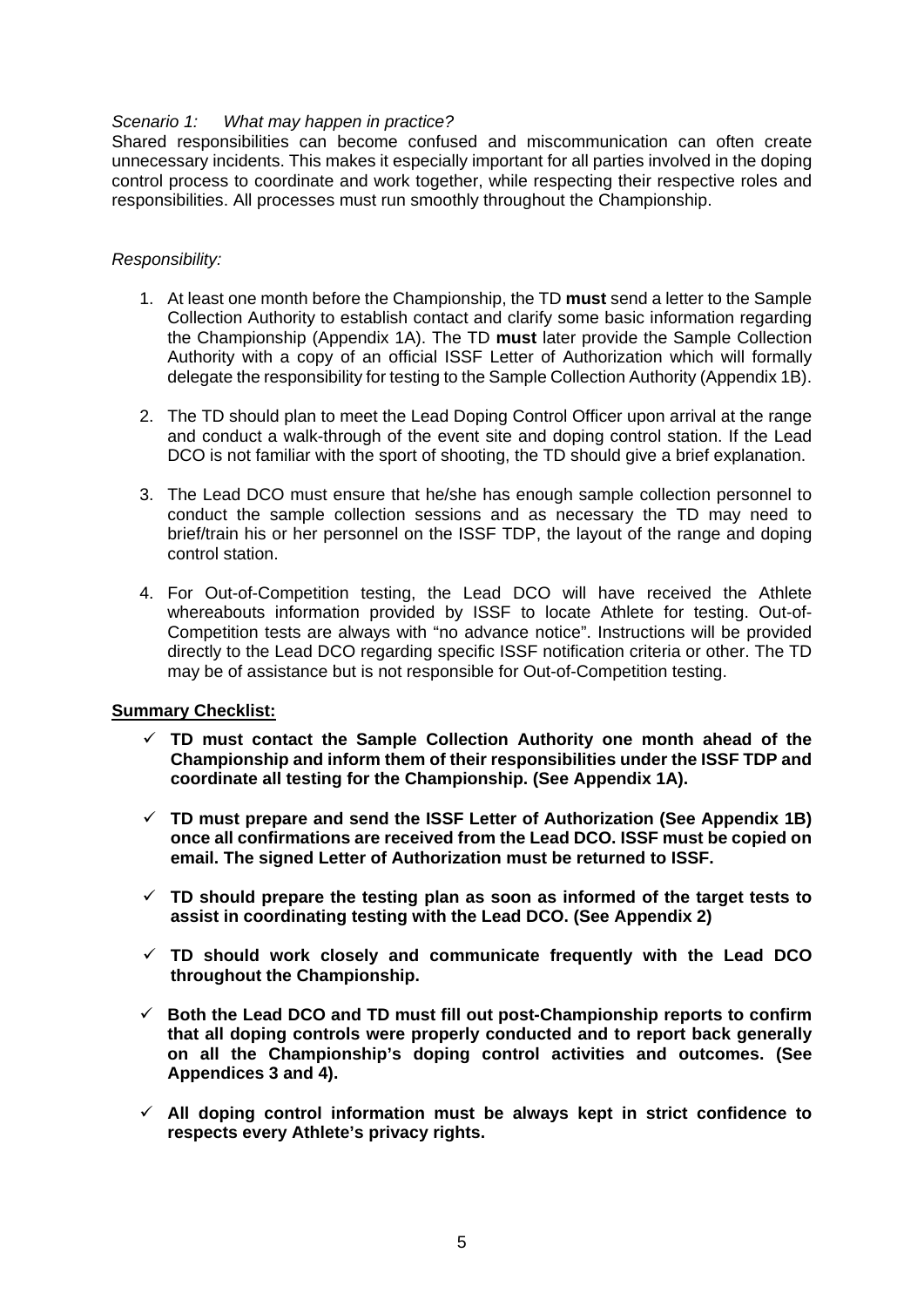## <span id="page-5-0"></span>2. The Test Distribution Plan: Understand it, respect it & implement it

Fundamental concepts:

- $\checkmark$  All doping controls conducted during ISSF Championships must comply with and be regulated by the annual ISSF Test Distribution Plan (TDP).
- $\checkmark$  Although the TD is always free to select additional Athletes for testing on behalf of the OC, the Test Distribution Plan specifies the minimum amount of doping controls that must be conducted at all ISSF Championships.
- $\checkmark$  The TDP outlines three types of doping controls that take place during or before ISSF Championships: 1) In-Competition testing, 2) In-Competition target testing (always with no-advance notice) and 3) Out-of-Competition target testing (always with no advance notice).
- $\checkmark$  If Out-of-Competition testing is to take place, the Sample Collection Authority will have been contacted by ISSF well in advance and will be responsible for carrying out the Out-of-Competition tests. The TD is asked to assist if and when necessary. However, in order to avoid conflicts of interest and ensure utmost confidentiality, the TD will not be informed ahead of time of the Athletes that are to be tested Out-of-Competition.
- $\checkmark$  The TDs primordial task is ensuring that the TIO directions are followed for In-Competition tests. All TDP doping controls with regards to medalists, finalists, random and target tests are mandatory. The TDP must be strictly respected and followed by TDs.
- $\checkmark$  After the entry deadline has passed and the list of Athletes entered in a specific ISSF Championship is available, the ISSF will send the TD a Testing Plan reminding the TD of their general testing obligations and providing the TD with a list of Athletes the independent Testing Intelligence Officer has chosen to be target tested In-Competition. These Athletes **must** be tested.

#### *Scenario 2: What may happen in practice?*

The Test Distribution Plan (TDP) outlines a combination of In-Competition and Out-of-Competition tests as well as random and targeted tests all of which must be undertaken in accordance with ISSF requirements.

The TD and/or Lead Doping Control Officer are to ensure that both the Athletes to be tested as instructed by the TDP as well as the list of Athletes to be target tested as selected by the Independent Testing Intelligence Officer are tested.

However, this does not always happen. Testing Intelligence Officer-selected Athletes are often not tested; or not enough Athletes are tested; or the tested Athletes were not selected by the TD in accordance with the Test Distribution Plan; or incorrect substitutions are made for no apparent reason, etc.

If the TD respects the TDP and prepares a Doping Control Testing Plan (Appendix 2) identifying the tests to be conducted and when they are to be conducted and clearly explains this plan to the Lead Doping Control Officer, these shortcomings can be avoided.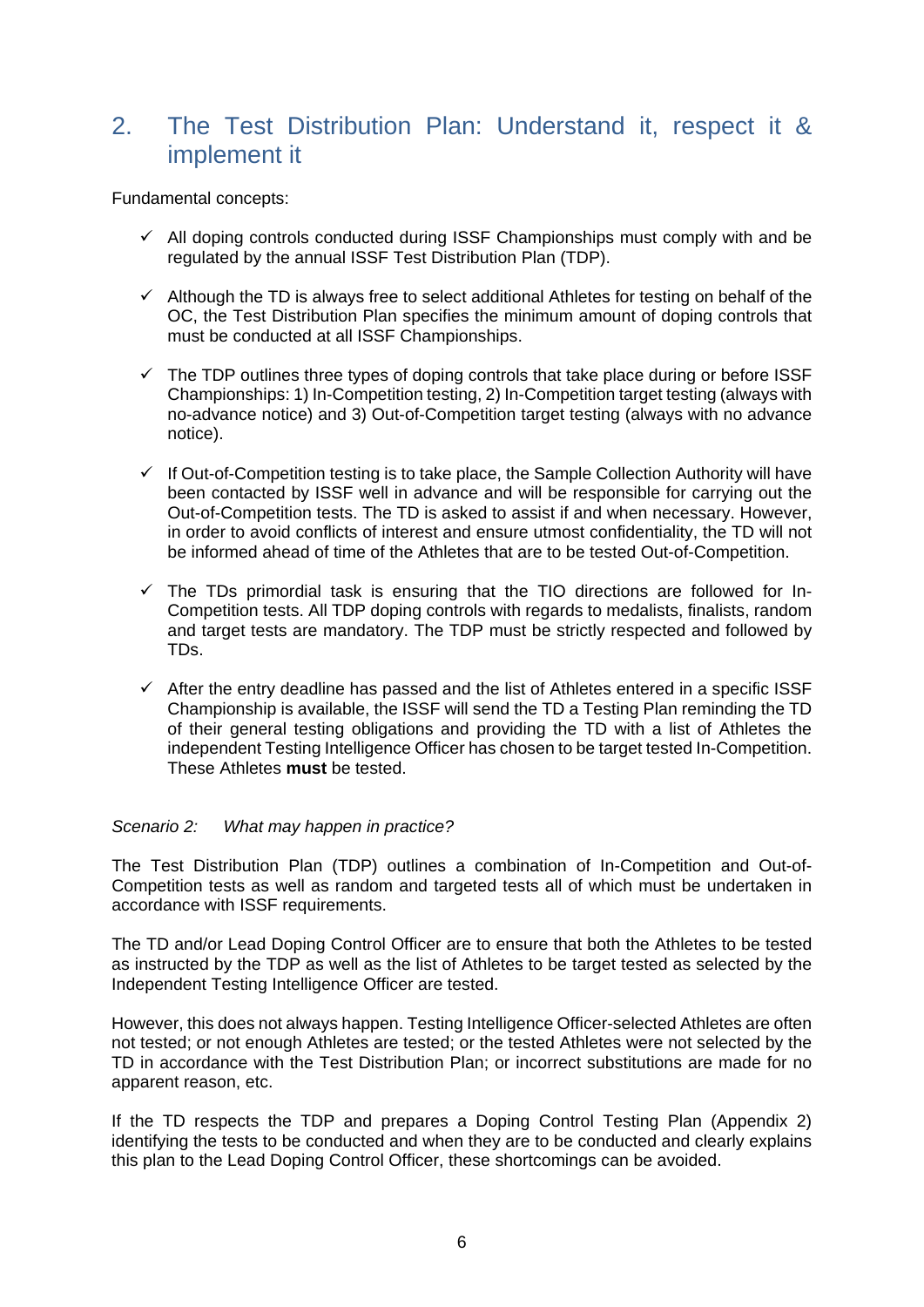#### *Responsibility:*

- $\triangleright$  ISSF has the responsibility to appoint competent TDs who are aware of their responsibilities under the Test Distribution Plan and the ISSF Anti-Doping Rules.
- $\triangleright$  The OC must appoint a Sample Collection Authority to conduct the testing.
- $\triangleright$  The OC must provide the Sample Collection Authority with a functional Doping Control Station with a waiting room, chairs, a refrigerator and two private toilets where doping control urine samples can be taken.
- $\triangleright$  The TD must clearly communicate Test Distribution Plan responsibilities and coordinate testing with the Sample Collection Authority's Lead Doping Control Officer ahead of time so that no mix ups occur.
- > The TD must contact the Sample Collection Authority one month prior to the Championship by sending the Appendix 1A Letter Template. This letter establishes communication between the TD and Lead Doping Control Officer and clarifies some key matters of concern prior the Championship.
- $\triangleright$  Once the Sample Collection Authority's Lead DCO has provided all necessary confirmations the TD must send them the ISSF Letter of Authorization at Appendix 1B by which ISSF formally delegates testing to the Sample Collection Authority.
- $\triangleright$  The TD must prepare a detailed Doping Control Testing Plan for the Championship.
- $\triangleright$  The Sample Collection Authority (or OC) should provide for an adequate number of chaperones corresponding to the expected number and gender of shooters to be tested.
- $\triangleright$  TDs and Lead DCO should schedule short daily meetings before/after each training and competition day at the doping control station to coordinate their activities for that day/next day and to ensure that all doping controls are carried out as planned.
- $\triangleright$  All testing must be carried out in accordance with the ISSF Test Distribution Plan. The Lead Doping Control Officer and TD must report back to ISSF.

#### **Summary Checklist:**

- **TDs must inform the Lead DCO of ISSF testing requirements ahead of time (Appendix 1A).** 
	- o **If assistance is required to resolve issues arising further to communicating Appendix 1A to the Sample Collection Authority- the TD must contact ISSF Headquarters prior to sending the Appendix 1B letter.**
- **Signed Appendix 1B letter must be received by ISSF before the Championship.**
- **The TD and the Lead DCO shall hold daily meetings both to coordinate which random finalists and medalists shall be selected for testing and to ensure that all athletes listed on the Doping Control Testing Plan (Appendix 2) are tested.**
- **Post-Championship reports (see Appendices 3 and 4) providing overviews of the Championship's doping control procedures must be completed by both the Lead DCO and the TD. The TD and/or the Sample Collection Authority must send both completed reports to the ISSF at the end of the Championship.**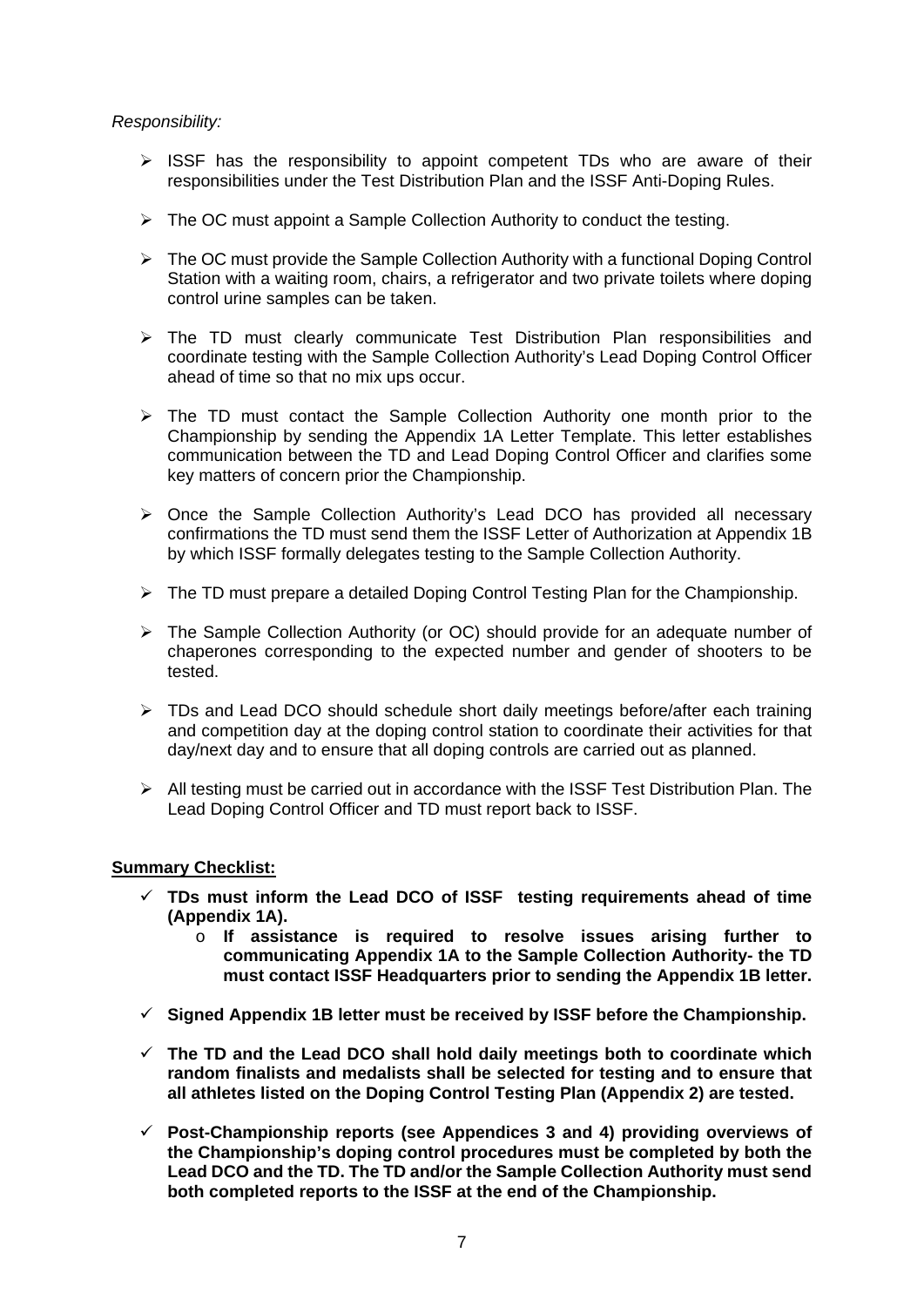## <span id="page-7-0"></span>3. TDP selections must always be tested

#### *Scenario 3: What may happen in practice?*

An Athlete is selected for a target test and is notified with no advance notice (as required) that he or she has been selected for doping control. Then, the Athlete claims he or she does not have time to submit to the test, or the Athlete refuses to submit to doping control, or worst yet, the athlete on from whom the sample is collected is not really the person he or she says.

Result: The selected Athlete does not get tested. This scenario absolutely must be avoided.

#### *What the Rules say:*

As per International Standard for Testing and Investigations (ISTI) Article 5.3.4, "*the Testing Authority or the Sample Collection Authority shall establish criteria to validate the identity of an Athlete selected to provide a sample. This ensures the selected Athlete is the Athlete who is notified"*. The TD or OC must ensure that the Sample Collection Authority has criteria in place to validate the athlete's identity. If not, TD must promptly inform ISSF to address this.

2021 World Anti-Doping Code Article 5.2 specifies that "*Any Athlete may be required to provide a Sample at any time and at any place by any Anti-Doping Organization with Testing jurisdiction over him or her"*. Article 20.2 of the 2021 ISSF Anti-Doping Rules states that one of the Roles and Responsibilities of Athletes is to "*be available for Sample collection at all times"*.

Delayed reporting to the Doping Control Station should only be permitted for the following activities:

- Participation in a victory ceremony;
- Fulfilment of media commitments;
- Competing in further events;
- Changing from competition clothing and securing arms and equipment;
- Obtaining necessary medical treatment;
- Locating a representative and/or interpreter;
- Obtaining photo identification; or
- Any other reasonable circumstances, as determined by the Lead Doping Control Officer considering any instructions of the TD.

#### *Responsibility:*

 $\triangleright$  The Lead Doping Control Officer or other Doping Control Officer must verify the identity of every athlete they test and may at their discretion consider any reasonable request for permission to delay reporting to the Doping Control Station following acceptance of notification, and/or to leave the Doping Control Station temporarily after arrival. The Athlete must be continuously chaperoned and kept under direct observation during the delay. The procedure must follow the WADA ISTI Annex C Collection of Urine Samples and the Urine Sample Collection Guidelines (*see Annex C on next page*). [https://www.wada-ama.org/en/resources/world-anti-doping-program/guidelines-urine](https://www.wada-ama.org/en/resources/world-anti-doping-program/guidelines-urine-sample-collection)[sample-collection.](https://www.wada-ama.org/en/resources/world-anti-doping-program/guidelines-urine-sample-collection)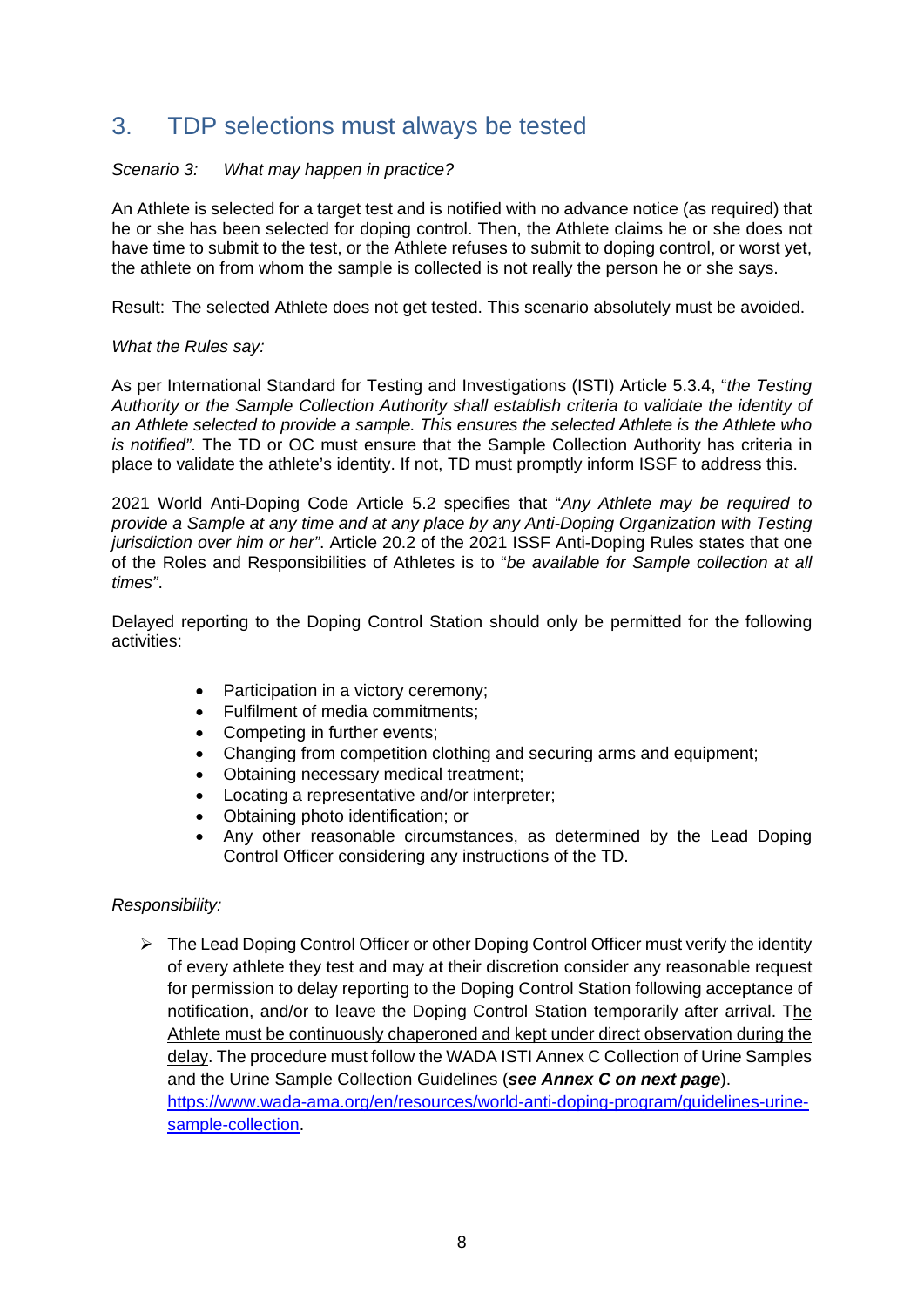# <span id="page-8-0"></span>International Standard for Testing and Investigations:

# <span id="page-8-1"></span>ANNEX C – Collection of Urine Samples

#### C.1. Objective

To collect an Athlete's urine Sample in a manner that ensures:

- a) Consistency with relevant principles of internationally recognized standard precautions in healthcare settings so that the health and safety of the Athlete and Sample Collection Personnel are not compromised;
- b) The Sample meets the Suitable Specific Gravity for Analysis and the Suitable Volume of Urine for Analysis. Failure of a Sample to meet these requirements in no way invalidates the suitability of the Sample for analysis. The determination of a Sample's suitability for analysis is the decision of the relevant Laboratory, in consultation with the Testing Authority for the Sample Collection Session in question;
- c) the Sample has not been manipulated, substituted, contaminated or otherwise tampered with in anyway;
- d) the Sample is clearly and accurately identified; and
- e) the Sample is securely sealed in a Tamper Evident kit.

#### C.2. Scope

The collection of a urine Sample begins with ensuring the Athlete is informed of the Sample collection requirements and ends with discarding any residual urine remaining at the end of the Athlete's Sample Collection Session.

#### C.3. Responsibility

C.3.1 The DCO has the responsibility for ensuring that each Sample is properly collected, identified and sealed.

C.3.2 The DCO/Chaperone has the responsibility for directly witnessing the passing of the urine Sample.

#### C.4. Requirements

C.4.1 The DCO shall ensure that the Athlete is informed of the requirements of the Sample Collection Session, including any modifications as provided for in Annex A – Modifications for Athletes with Impairments.

C.4.2 The DCO shall ensure that the Athlete is offered a choice of Sample collection vessels for collecting the Sample. If the nature of an Athlete's impairment requires that they must use additional or other equipment as provided for in Annex A - Modifications for Athletes with Impairments, the DCO shall inspect that equipment to ensure that it will not affect the identity or integrity of the Sample.

C.4.3 When the Athlete selects a collection vessel, and for selection of all other Sample Collection Equipment that directly holds the urine Sample, the DCO will instruct the Athlete to check that all seals on the selected equipment are intact and the equipment has not been tampered with. If the Athlete is not satisfied with the selected equipment, they may select another. If the Athlete is not satisfied with any of the equipment available for selection, this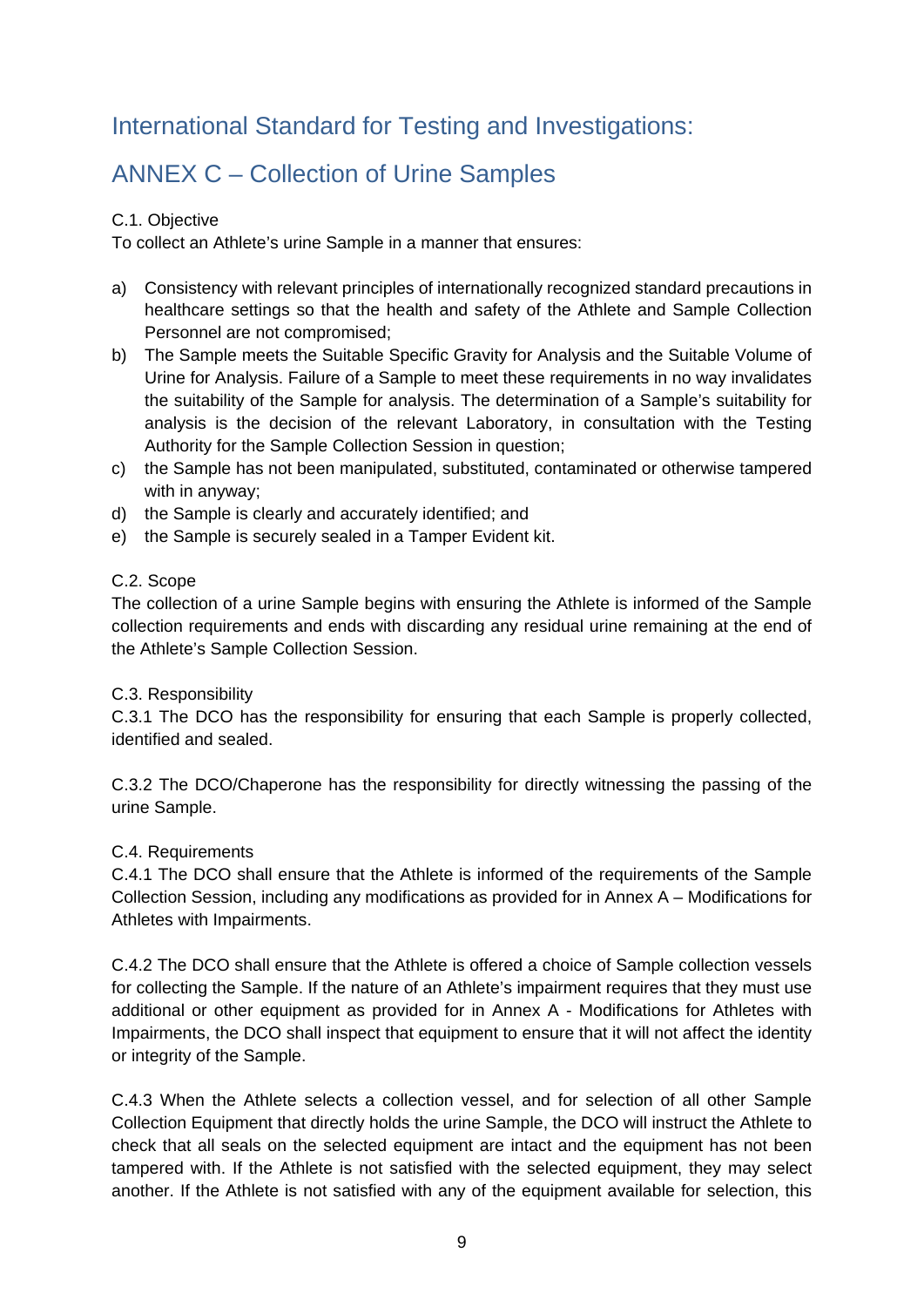shall be recorded by the DCO. If the DCO does not agree with the Athlete that all of the equipment available for the selection is unsatisfactory, the DCO shall instruct the Athlete to proceed with the Sample Collection Session. If the DCO agrees with the Athlete that all of the equipment available for the selection is unsatisfactory, the DCO shall terminate the Sample Collection Session and this shall be recorded by the DCO.

C.4.4 The Athlete shall retain control of the collection vessel and any Sample provided until the Sample (or partial Sample) is sealed, unless assistance is required by reason of an Athlete's impairment as provided for in Annex A - Modifications for Athletes with Impairments. Additional assistance may be provided in exceptional circumstances to any Athlete by the Athlete's representative or Sample Collection Personnel during the Sample Collection Session where authorized by the Athlete and agreed to by the DCO.

C.4.5 The DCO/Chaperone who witnesses the passing of the Sample shall be of the same gender as the Athlete providing the Sample and where applicable, based on the gender of the Event the Athlete competed in.

C.4.6 The DCO/Chaperone shall, where practicable, **ensure the Athlete thoroughly washes their hands with water only** prior to the provision of the Sample or wears suitable (e.g., disposable) gloves during provision of the Sample.

C.4.7 The DCO/Chaperone and Athlete shall proceed to an area of privacy to collect a Sample.

C.4.8 The DCO/Chaperone shall ensure an unobstructed view of the Sample leaving the Athlete's body and shall continue to observe the Sample after provision until the Sample is securely sealed. In order to ensure a clear and unobstructed view of the passing of the Sample, the DCO/Chaperone shall instruct the Athlete to remove or adjust any clothing which restricts the DCO's/Chaperone's clear view of Sample provision.

C.4.9 The DCO/Chaperone shall ensure that urine passed by the Athlete is collected in the collection vessel to its maximum capacity and thereafter the Athlete is encouraged to fully empty their bladder into the toilet. The DCO shall verify, in full view of the Athlete, that the Suitable Volume of Urine for Analysis has been provided.

C.4.10 Where the volume of urine provided by the Athlete is insufficient, the DCO shall follow the partial Sample collection procedure set out in Annex E - Urine Samples - Insufficient Volume.

C.4.11 Once the volume of urine provided by the Athlete is sufficient, the DCO shall instruct the Athlete to select a Sample collection kit containing A and B bottles or containers in accordance with Annex C.4.3.

C.4.12 Once a Sample collection kit has been selected, the DCO and the Athlete shall check that all Sample code numbers match and that this code number is recorded accurately by the DCO on the Doping Control form. If the Athlete or DCO finds that the numbers are not the same, the DCO shall instruct the Athlete to choose another kit in accordance with Annex C.4.3. The DCO shall record the matter.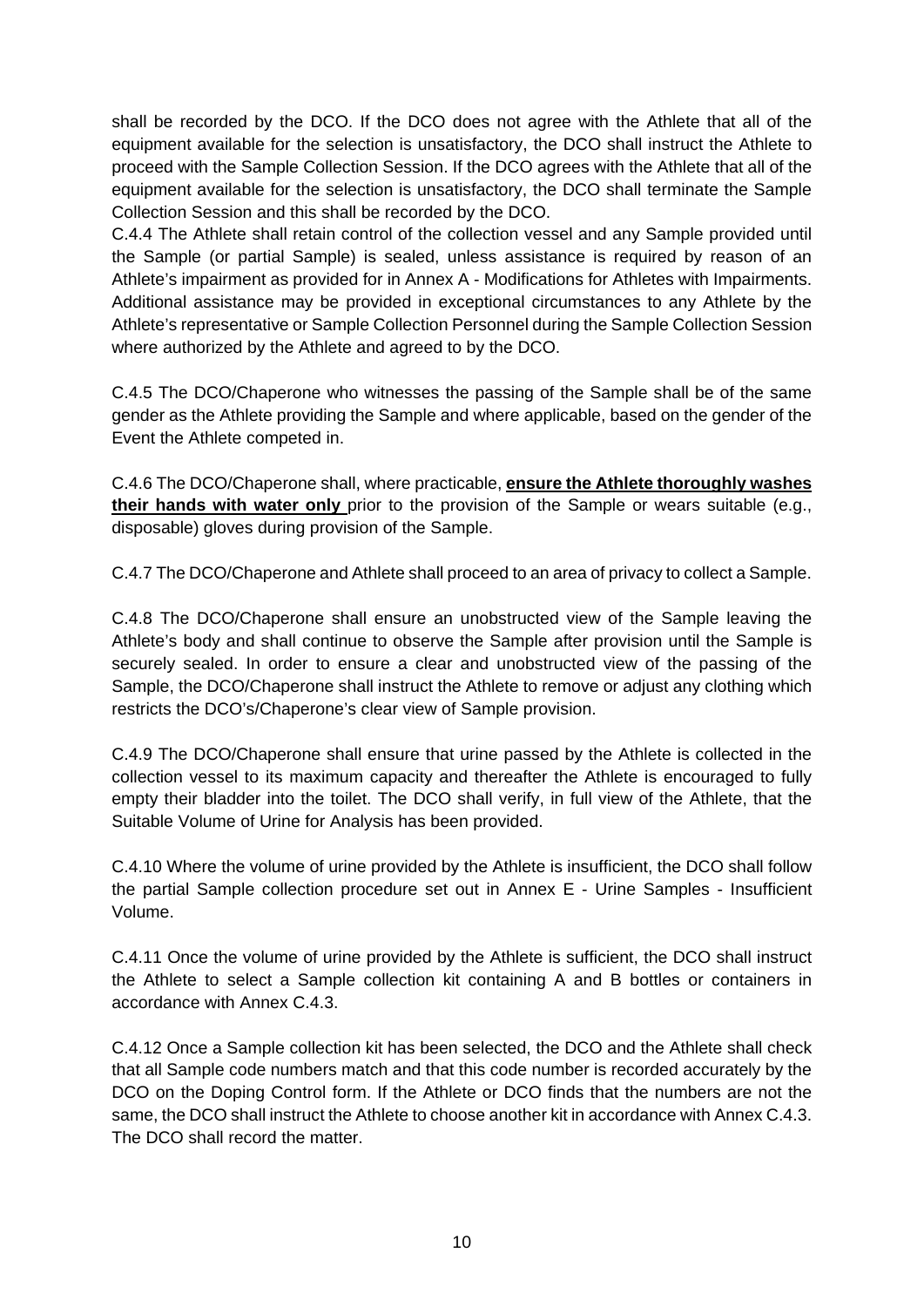C.4.13 The Athlete shall pour the minimum Suitable Volume of Urine for Analysis into the B bottle or container (to a minimum of 30 mL), and then pour the remainder of the urine into the A bottle or container (to a minimum of 60 mL). The Suitable Volume of Urine for Analysis shall be viewed as an absolute minimum. If more than the minimum Suitable Volume of Urine for Analysis has been provided, the DCO shall ensure that the Athlete fills the A bottle or container to capacity as per the recommendation of the equipment manufacturer. Should there still be urine remaining, the DCO shall ensure that the Athlete fills the B bottle or container to capacity as per the recommendation of the equipment manufacturer. The DCO shall instruct the Athlete to ensure that a small amount of urine is left in the collection vessel, explaining that this is to enable the DCO to test the residual urine in accordance with AnnexC.4.15.

C.4.14 The Athlete shall then seal the A and B bottles or containers as directed by the DCO. The DCO shall check, in full view of the Athlete, that the bottles or containers have been properly sealed.

C.4.15 The DCO shall test the residual urine in the collection vessel to determine if the Sample has a Suitable Specific Gravity for Analysis. If the DCO's field reading indicates that the Sample does not have a Suitable Specific Gravity for Analysis, then the DCO shall follow Annex F - Urine Samples that do not meet the requirement for Suitable Specific Gravity for Analysis.

C.4.16 Urine should only be discarded when both the A and B bottles or containers have been sealed and the residual urine has been tested in accordance with Annex C.4.15.

C.4.17 The Athlete shall be given the option of witnessing the discarding of any residual urine that will not be sent for analysis.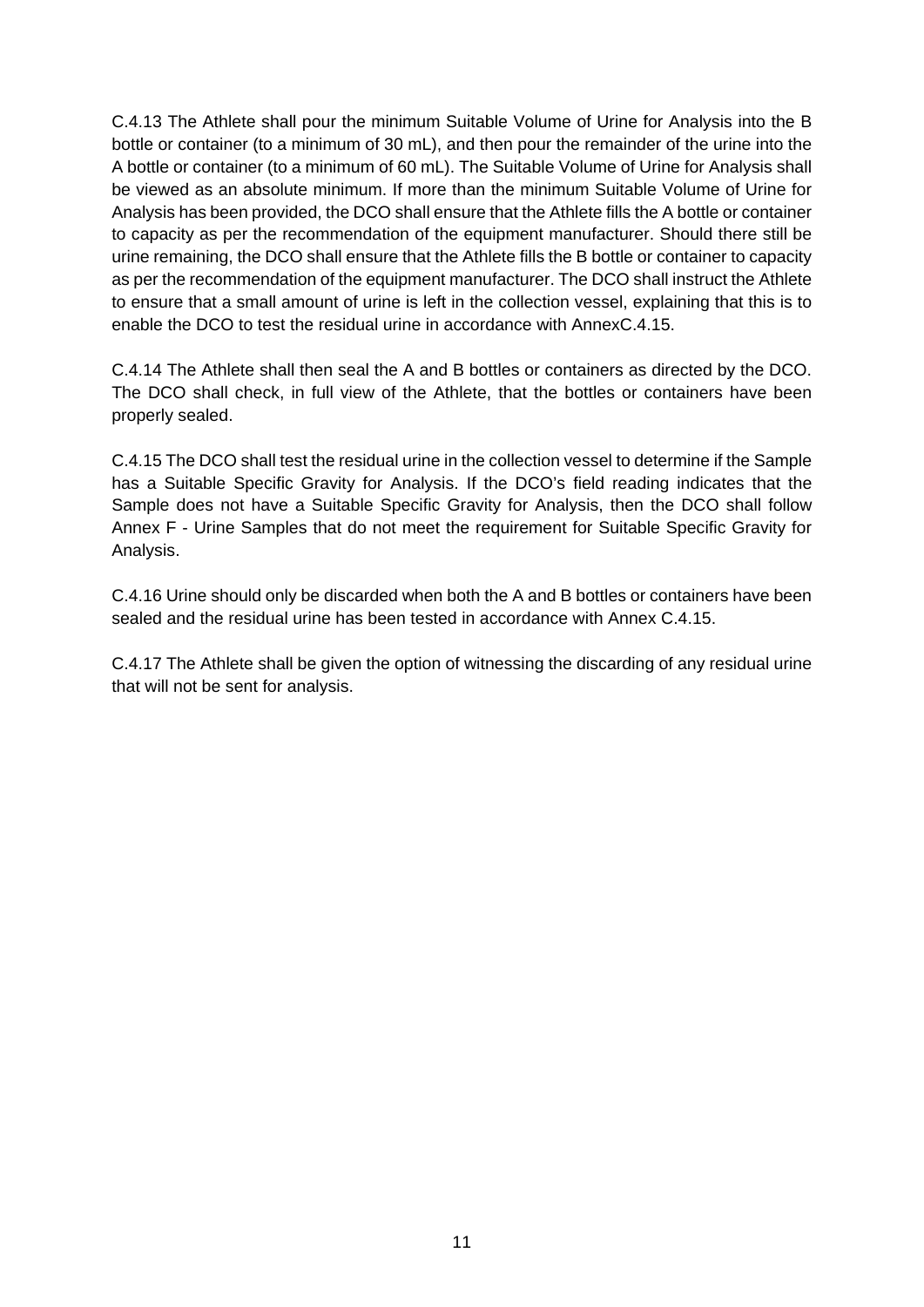## <span id="page-11-0"></span>4. Testing requirements. Dealing with Quota Places & coin flips

#### *Scenario 4. Testing can get confusing when duplicate testing and substitutions are made*

#### General:

If an Athlete is both targeted and/or randomly selected for a test in one event and then randomly selected for a second test in another event in the same Championship, a coin flip will be conducted to determine if a second test should be taken on this same Athlete or another.

- If the coin flip determines the Athlete should **not** be tested a second time, then either
	- i. another Athlete must be selected randomly or
	- ii. an Athlete on the list of Independent Testing Intelligence Officer (TIO) alternates provided can be selected to satisfy the testing requirement.

*Responsibility: The TD must ensure minimum TDP requirements are always met. The following provides guidelines for TDs to follow*

#### TIO Target Tests:

- In no circumstance can a target test be substituted.
- Any athlete on the TIO target test list **must be tested.**

#### OG Quota Place tests

- At least one of the random tests must be taken either from Event medalists or finalists.
- Athletes who gain OG Quota Places and who have not been selected randomly from all medalists or randomly from all finalists **must be tested**.
- If an athlete earns a OG Quota Place is one of the TIO picks, only one test is required.
- No more than one random test can be substituted by a Quota Place test.

#### World Record tests – no longer a TDP requirement:

- As of 2021, because ISSF will have various records recorded, the requirement to test World Records no longer exists.
- TD's are encouraged where any record is set by a significant margin to use this athlete as one of the random or to test an additional athlete.

#### *Summary Checklist*

- *TIO target test selections must ALWAYS be tested, they cannot substitute the mandatory random finalist or medalist test.*
- *Athletes who gain Quota Places must ALWAYS be tested.*
- *If an Athlete selected for TIO target gains a Quota Place, it is ok for only one test to be done on this athlete. The random tests must still take place and any other target tests must also be done.*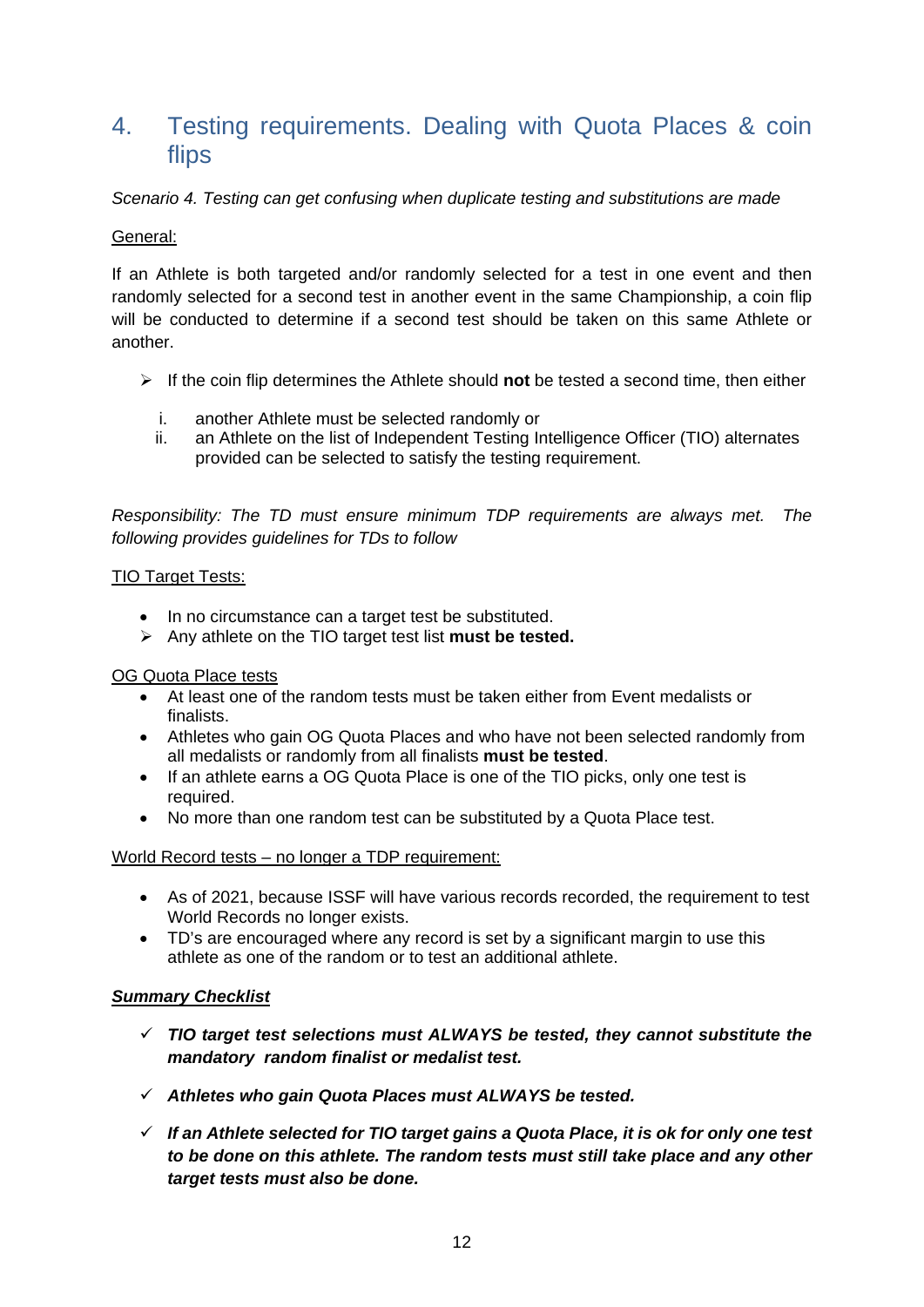## <span id="page-12-0"></span>5. The TD and Lead DCO Post Championship Reports

#### *Scenario 5. What must happen in practice?*

Following a Championship, ISSF expects to receive a summary of the In-Competition and Outof-Competition doping controls that took place during the Championship.

#### *Responsibility:*

The fulfillment of this requirement is crucial. The ISSF Testing Intelligence Officer dedicates time and effort in selecting athletes to be tested in accordance with the Test Distribution Plan and the ISSF anti-doping administrator equally dedicates time and effort in maintaining spreadsheets and anti-doping logs to monitor the Test Distribution Plan as a Code compliance obligation.

Timely receipt of both post-Championship Reports is of utmost importance to the ISSF Anti-Doping Program and maintain its status as a Code Signatory.

- The TD is responsible for completing a thorough *TD Post-Championship Report* (Appendix 4) and promptly sending this report to the ISSF at the end of a Championship.
- The Lead Doping Control Officer is responsible for completing the *Lead DCO Post-Championship Report*, (Appendix 3) and shall be so informed of this responsibility by the TD.
- $\triangleright$  When completing these reports, the Lead Doping Control Officer and TD must inform ISSF if testing was not carried out according to the Test Distribution Plan and explain why.
- $\triangleright$  The TD must inform ISSF when selected Athletes are substituted for other Athletes for testing or of any case where the selected Athlete was not available for testing.
- $\triangleright$  The Lead Doping Control Officer and TD must inform ISSF of any noteworthy incidents that took place during a Championship in relation to testing.
- $\triangleright$  The TD and/or the Sample Collection Authority must promptly send both reports to ISSF as soon as possible after the end of a Championship **with all the original doping control forms**. This is imperative because under the ISTI, ISSF holds a compliance obligation to upload them into ADAMS within 15 days.
- $\triangleright$  All information collected during doping control and testing must be collected and maintained in utmost confidentiality. Every Athlete has a right to protection of their personal information and ISSF fully respects these rights.
- $\triangleright$  If Out-of-Competition testing was conducted by the same Sample Collection Authority that conducted the Out-of-Competition testing, the Sample Collection Authority may also give the TD all doping control forms related to the Out-of-Competition testing.
- $\triangleright$  The TD is kindly asked to cooperate with the Sample Collection Authority with regards to the Out-of-Competition testing that will take place or has taken place.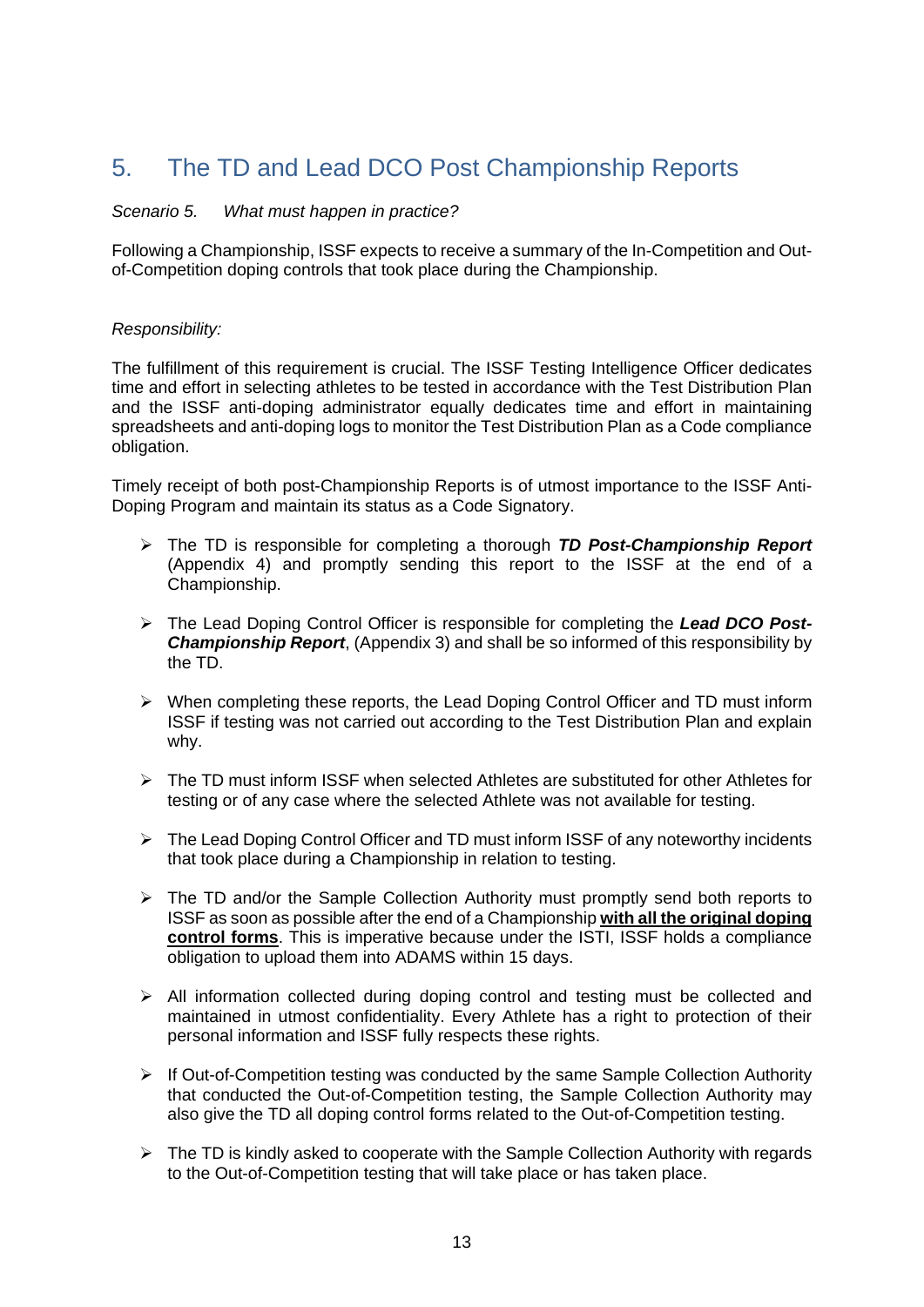## <span id="page-13-0"></span>6. Testing of Minors

#### *Scenario 5: What can happen in practice?*

During Junior Championships, Athletes who are legally regarded as "Minors" (persons under a specified age) must be tested.

These minor Athletes and their legal guardians have provided and signed the necessary consent forms by way of the ISSF Athlete Declaration to obtain an ISSF ID and compete at the international-level.

However, some Sample Collection Agencies may have further regulations about testing Minors that differ from those of the ISSF or other National Anti-Doping Organizations.

It is possible for a Lead Doping Control Officer to want to refuse to test a Minor who should be tested because doing so would be a breach of the Sample Collection Authority's internal policies. This must be avoided at all cost as it results in negative repercussions as well as time and cost expenditures.

#### *Responsibility:*

- $\triangleright$  When selected for doping control, the Athlete who is a Minor must always be tested.
- To obtain an ISSF ID, all Athletes who participate in ISSF Championships have signed the Athlete Declaration agreeing to submit to doping control. If the Athlete is a Minor, the Declaration requires the identification and signature of a legal representative. **Thereby, Parental consent has been given.**
- $\triangleright$  All Sample Collection Agencies must be informed ahead of time when Minors may be tested. Conversely, prior to the Championship, by way of the Pre -Championship template letter, the TD must inquire about any Sample Collection Authority's rules which may restrict the testing of Minors ahead of time to ensure that all mandatory testing takes place (See Appendix 1A).
- $\triangleright$  Athletes who are Minors should be notified that they have been selected for doping control in the presence of an adult, and they may choose to be accompanied by a representative throughout the entire Sample Collection Session.
- $\triangleright$  The Lead Doping Control Officer considers the appropriate course of action when no adult is present at the Testing of an Athlete who is a Minor and shall accommodate the Athlete in locating a representative to proceed with Testing.
- $\triangleright$  Even if the Minor declines a representative, the Lead Doping Control Officer, Doping Control Officer or Chaperone, as applicable, shall select a third party to be present during notification of and/or collection of the Sample from the Athlete. This should be clearly documented by the Lead Doping Control Officer or Doping Control Officer. This does not invalidate the test but must be recorded. In other words, **the DCO/Chaperons must always have a representative when testing a minor.**
- The whole of the process should follow the *International Standard for Testing and Investigations Annex C: Modifications for Athletes who are Minors.*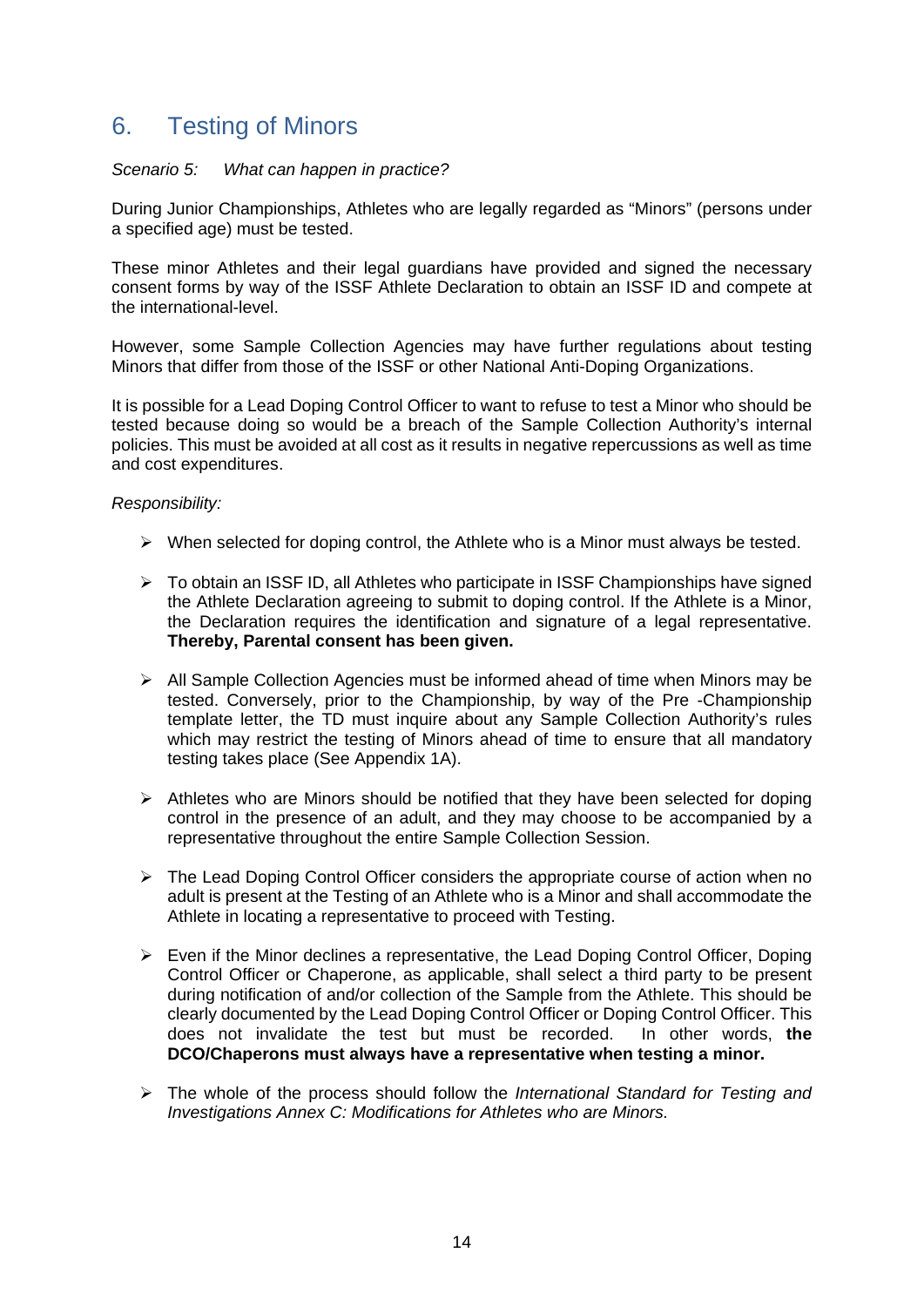## <span id="page-14-0"></span>7. Insufficient Volume

#### *Scenario 6: What may happen in practice?*

An Athlete who submits to doping control may not be sufficiently hydrated. As a result, the sample provided is not sufficient to meet the minimum required volume to be suitable for analysis. (There must be sufficient urine for adequate A and B samples).

If this happens, under no circumstance should the Athlete be allowed to leave the doping control station until the adequate amount of urine is collected.

A sufficient sample must be provided regardless of how long this may take, unless the TD deems it reasonable to stop under the circumstances (let us agree on not before 3 attempts).

#### *Responsibility:*

- $\triangleright$  The responsible Doping Control Officer shall verify, in full view of the Athlete that the Suitable Volume of Urine for Analysis has been provided.
- $\triangleright$  Where the volume of urine provided by the Athlete is insufficient, the Doping Control Officer shall follow the Partial Sample Collection Procedure set out in Annex E of the ISTI. **(See ISTI Annex E** *Urine Samples - Insufficient Volume* **on the next page).**

#### **Summary Checklist:**

- **If an Athlete provides less than 90 mL of urine, then the International Standard for Testing and Investigations partial sample process must be initiated.**
- **The Doping Control Officer maintains custody of the partial sample and instructs the Athlete to select a new collection vessel and to begin combining the samples, starting with the first partial sample provided and each subsequent sample.**
- $\checkmark$  If the combined sample is still below the minimum required volume of urine (i.e. **90 mL) then the procedure should be repeated by combining the initial and additional sample(s) until the minimum of 90 mL is obtained.**
- **Once the required volume (i.e. 90 mL) of urine is provided, the Doping Control Officer proceeds to the Urine Sample Processing Procedure.**
- **If the process is being dragged out, at one point, reason takes over. If at that time the TD has at least 4 partial samples then the TD and Lead DCO may elect to suspend the sample collection sessions and send all samples to the laboratory in accordance with Annex E of the International Standard for Testing and Investigations.**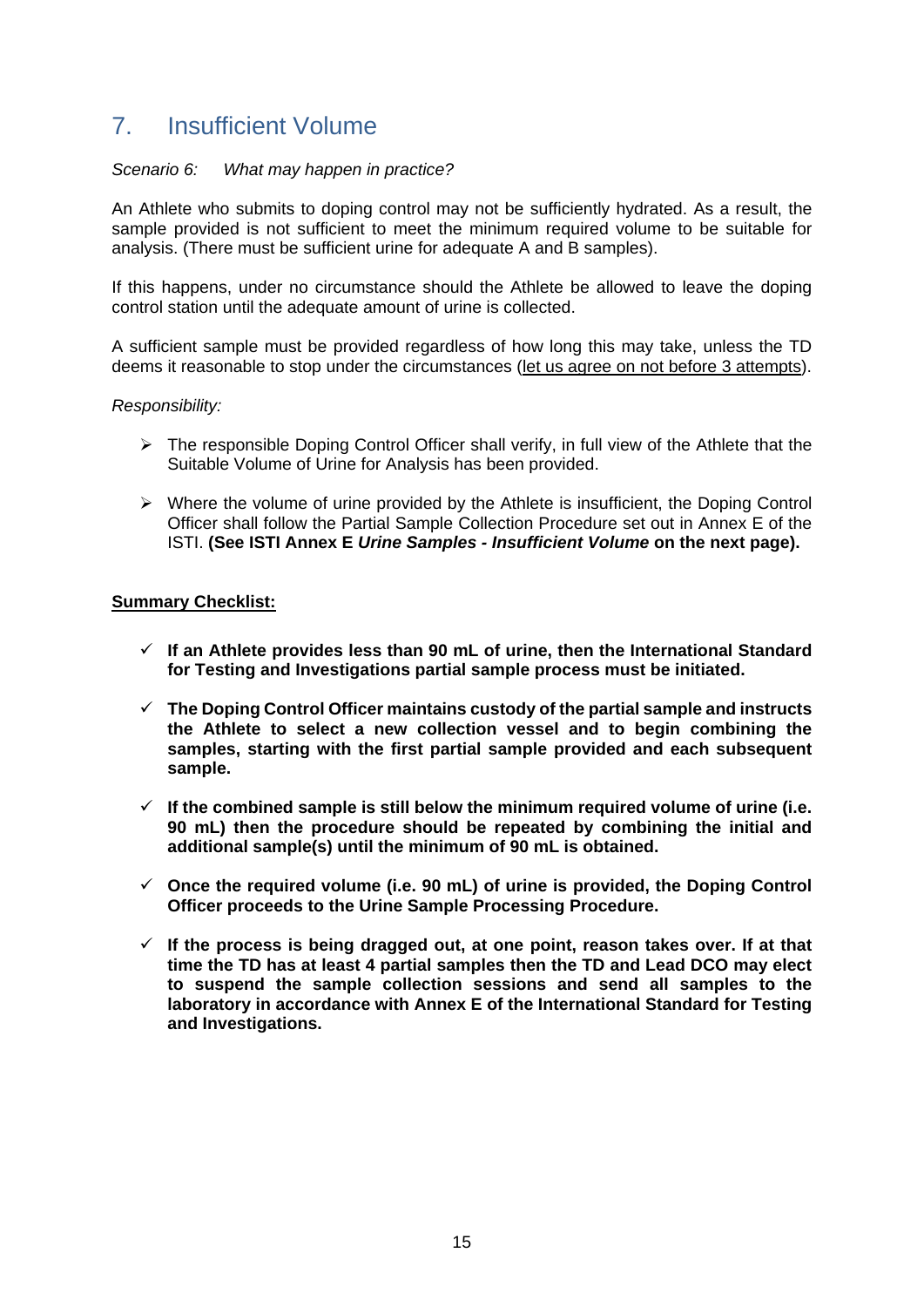# <span id="page-15-0"></span>International Standard for Testing and Investigations:

## <span id="page-15-1"></span>Annex E - Urine Samples - Insufficient Volume

E.1. Objective To ensure that where a Suitable Volume of Urine for Analysis is not provided, appropriate procedures are followed.

E.2. Scope The procedure begins with informing the Athlete that the Sample that they have provided is not of Suitable Volume of Urine for Analysis and ends with the Athlete's provision of a Sample of sufficient volume.

E.3. Responsibility The DCO has the responsibility for declaring the Sample volume insufficient and for collecting the additional Sample(s) to obtain a combined Sample of sufficient volume.

#### E.4. Requirements

E.4.1 If the Sample collected is of insufficient volume, the DCO shall inform the Athlete that a further Sample shall be collected to meet the Suitable Volume of Urine for Analysis requirements.

E.4.2 The DCO shall instruct the Athlete to select partial Sample Collection Equipment in accordance with ISTI Annex C.4.3.

E.4.3 The DCO shall then instruct the Athlete to open the relevant equipment, pour the insufficient Sample into the new container (unless the Sample Collection Authority's procedures permit retention of the insufficient Sample in the original collection vessel) and seal it using a partial Sample sealing system, as directed by the DCO. The DCO shall check, in full view of the Athlete, that the container (or original collection vessel, if applicable) has been properly sealed.

E.4.4 The DCO shall record the partial Sample number and the volume of the insufficient Sample on the Doping Control form and confirm its accuracy with the Athlete. The DCO shall retain control of the sealed partial Sample.

E.4.5 While waiting to provide an additional Sample, the Athlete shall remain under continuous observation and be given the opportunity to hydrate in accordance with Article 7.3.3.

E.4.6 When the Athlete is able to provide an additional Sample, the procedures for collection of the Sample shall be repeated as prescribed in ISTI Annex C - Collection of Urine Samples, until a sufficient volume of urine will be provided by combining the initial and additional Sample(s).

E.4.7 Following each Sample provided, the DCO and Athlete shall check the integrity of the seal(s) on the container(s) containing the previously provided partial Sample(s). Any irregularity with the integrity of the seal(s) will be recorded by the DCO and investigated according to Annex A – Review of a Possible Failure to Comply of the International Standard for Results Management. The DCO may request that an additional Sample is collected from the Athlete. A refusal to provide a further Sample if requested, where the minimum requirements for Sample collection volume are not met, shall be recorded by the DCO and dealt with as a potential Failure to Comply in accordance with the International Standard for Results Management.

E.4.8 The DCO shall then direct the Athlete to break the seal(s) and combine the Samples, ensuring that additional Samples are added in the order they were collected to the original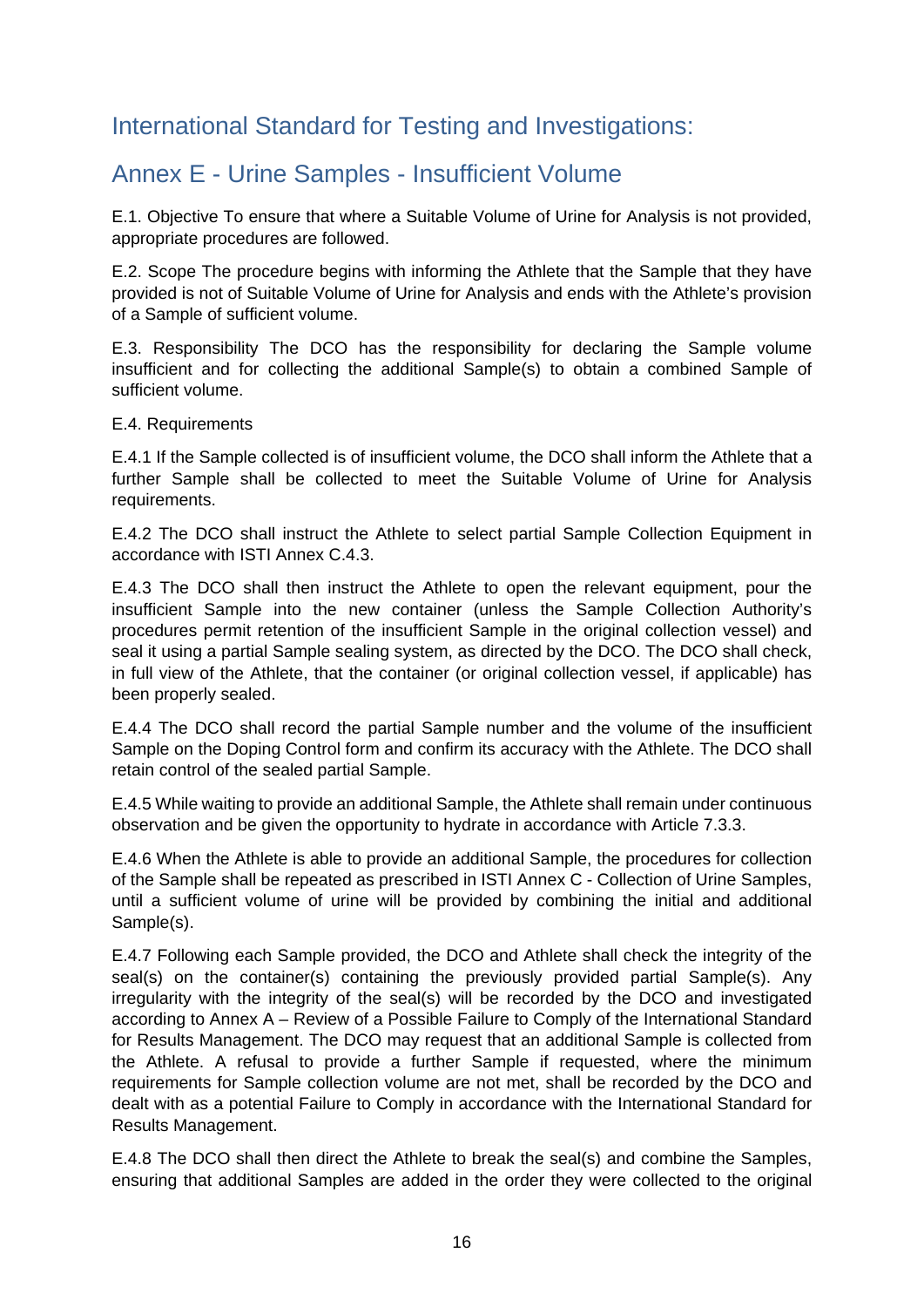partial Sample until, as a minimum, the requirement for Suitable Volume of Urine for Analysis is met.

E.4.9 The DCO and the Athlete shall then continue with Annex C.4.12 or Annex C.4.14 as appropriate.

E.4.10 The DCO shall check the residual urine in accordance with Annex C.4.15 to ensure that it meets the requirement for Suitable Specific Gravity for Analysis in accordance with Annex F.

E.4.11 Urine should only be discarded when both the A and B bottles or containers have been filled to capacity in accordance with Annex C.4.14 and the residual urine has been checked in accordance with Annex C.4.15. The Suitable Volume of Urine for Analysis shall be viewed as an absolute minimum.

## <span id="page-16-0"></span>8. Suitable Specific Gravity for Analysis Not Obtained (PH level incorrect)

*Scenario 7: What may happen in practice?*

The sample provided by an Athlete is too thin or diluted and as a result does not meet the required chemical level suitable for analysis. This renders it very difficult if not impossible for a laboratory to properly analyze. In other words, the urine Sample does not meet the requirement of Suitable Specific Gravity for Analysis.

#### **NOTE:**

- $\checkmark$  For a urine sample of 150mls or greater Specific Gravity of 1.003 is acceptable.
- $\checkmark$  For a urine sample between 90mls and 149mls the Specific Gravity requirement of 1.005 remains applicable

When the Doping Control Officer tests the urine, and sees that this is the case, proper procedures must be followed to ensure that the Sample will be able to be analyzed and be deemed valid.

If a Sample is sent to the laboratory and does not meet the suitable level of specific gravity, the Sample may be deemed invalid. Its collection will be a waste of time and money.

#### *Responsibility:*

- $\triangleright$  The Sample Collection Authority is responsible for following procedures to ensure that a suitable Sample is collected. If the original Sample collected does not meet the requirement for Suitable Specific Gravity for Analysis, the DCO is responsible for collecting additional Samples until a suitable Sample is obtained according. **(See**  *Annex F Urine Samples that do not meet the requirement for Suitable Specific Gravity for Analysis* **attached on the next page**).
- $\triangleright$  The DCO shall inform the Athlete that he/she is required to provide a further Sample. And while waiting to provide a further Sample, the Athlete shall remain under continuous observation.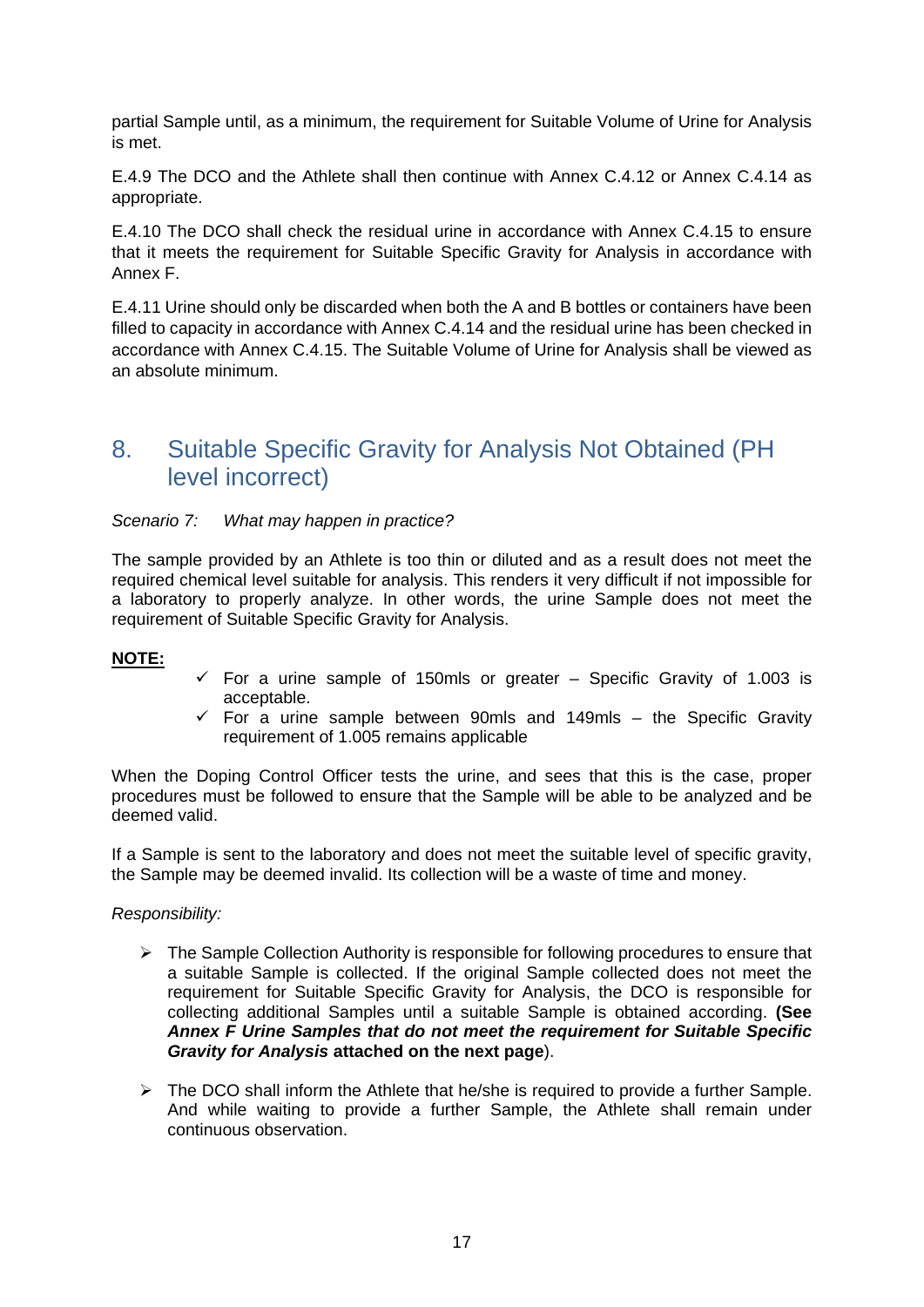- $\triangleright$  When the Athlete can provide an additional Sample, the DCO shall repeat the procedures for Sample collection and should continue to collect additional Samples until the requirement for Suitable Specific Gravity for Analysis is met, or until the DCO determines that there are exceptional circumstances which mean that for logistical reasons it is impossible to continue with the Sample Collection Session. Such exceptional circumstances shall be documented by the DCO.
- $\triangleright$  The DCO shall, on behalf of ISSF, send to the laboratory for analysis all Samples which were collected, irrespective of whether they meet the requirement for Suitable Specific Gravity for Analysis. It will then be up to the laboratory to determine, in conjunction with ISSF, which Samples shall be analyzed.
- *Note that the Athlete should be advised not to hydrate excessively, since this may delay the production of a suitable Sample. In appropriate circumstances, excessive hydration may be pursued as a violation of Article 2.5 of the ISSF Anti-Doping Rules (Tampering or Attempted Tampering with any part of Doping Control*).

# <span id="page-17-0"></span>International Standard for Testing and Investigations

## <span id="page-17-1"></span>Annex F - Urine Samples that do not meet the requirement for Suitable Specific Gravity for Analysis

F.1. Objective To ensure that when the urine Sample does not meet the requirement for Suitable Specific Gravity for Analysis, appropriate procedures are followed.

F.2. Scope The procedure begins with the DCO informing the Athlete that a further Sample is required and ends with the collection of a Sample that meets the requirements for Suitable Specific Gravity for Analysis, or appropriate follow-up action by the Testing Authority if required.

#### F.3. Responsibility

F.3.1 The Sample Collection Authority is responsible for establishing procedures to ensure that a suitable Sample is collected, if the original Sample collected does not meet the requirement for Suitable Specific Gravity for Analysis.

F.3.2 The DCO is responsible for collecting additional Samples until a suitable Sample is obtained.

#### F.4. Requirements

F.4.1 The DCO shall determine that the requirements for Suitable Specific Gravity for Analysis have not been met.

F.4.2 The DCO shall inform the Athlete that they are required to provide a further Sample. F.4.3 While waiting to provide a further Sample, the Athlete shall remain under continuous observation and shall be advised not to hydrate, since this may delay the production of a suitable Sample. In appropriate circumstances, further hydration after the provision of an unsuitable Sample may be pursued as a violation of Code Article 2.5.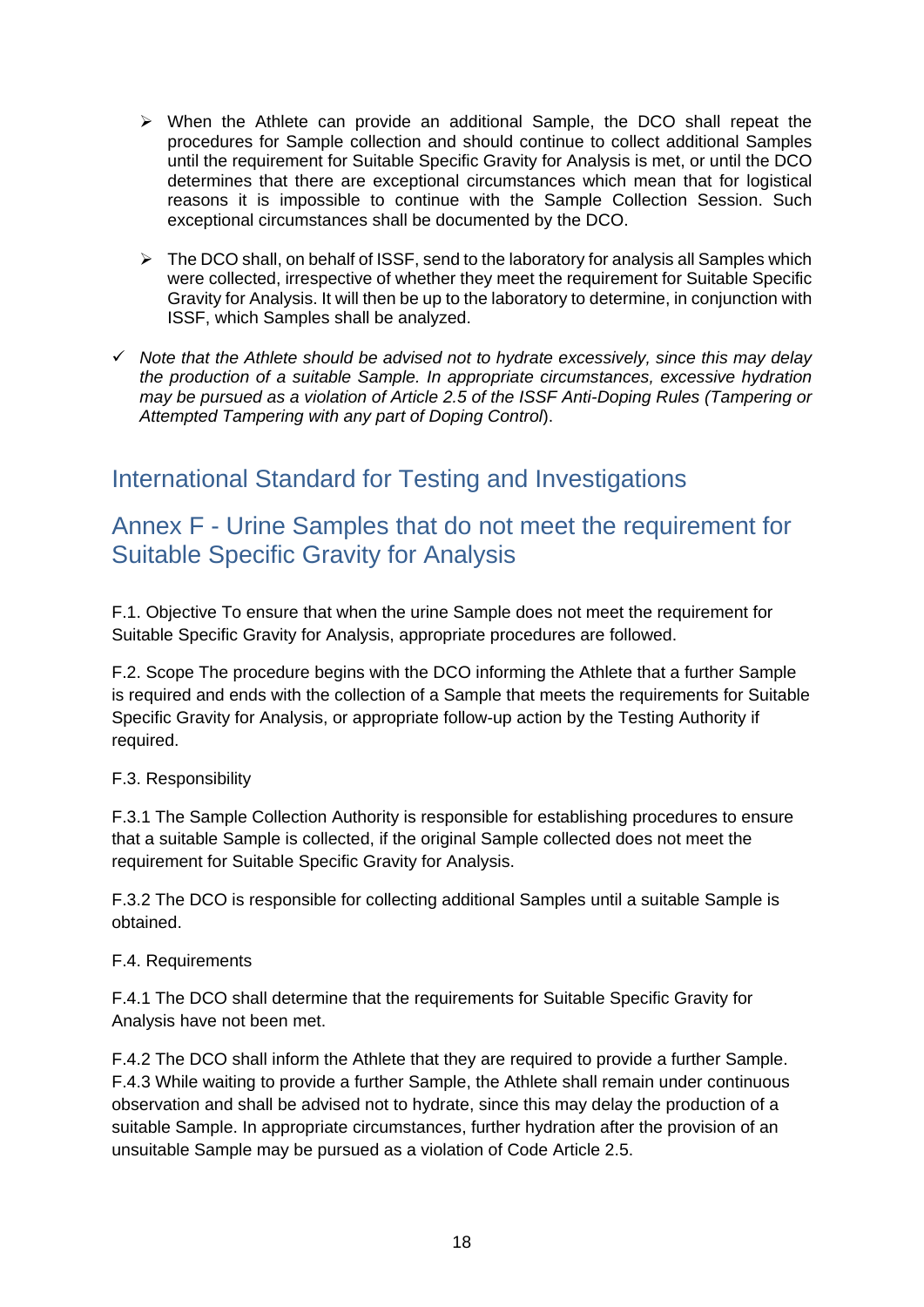F.4.4 When the Athlete is able to provide an additional Sample, the DCO shall repeat the procedures for Sample collection set out in ISTI Annex C - Collection of Urine Samples.

F.4.5 The DCO shall continue to collect additional Samples until the requirement for Suitable Specific Gravity for Analysis is met, or until the DCO determines that there are exceptional circumstances which mean it is impossible to continue with the Sample Collection Session. Such exceptional circumstances shall be documented accordingly by the DCO.

F.4.6 The DCO shall record that the Samples collected belong to a single Athlete and the order in which the Samples were provided.

F.4.7 The DCO shall then continue with the Sample Collection Session in accordance with ISTI Annex C.4.17.

F.4.8 The DCO shall send to the Laboratory for analysis all Samples which were collected, irrespective of whether or not they meet the requirement for Suitable Specific Gravity for Analysis.

F.4.9 When two (2) Samples are collected from an Athlete, during the same Sample Collection Session, both Samples shall be analyzed by the Laboratory. In cases where three (3) or more Samples are collected during the same Sample Collection Session, the Laboratory shall prioritize and analyze the first and the subsequent collected Sample with the highest specific gravity, as recorded on the Doping Control form. The Laboratory, in conjunction with the Testing Authority, may determine if the other Samples need to be analyzed.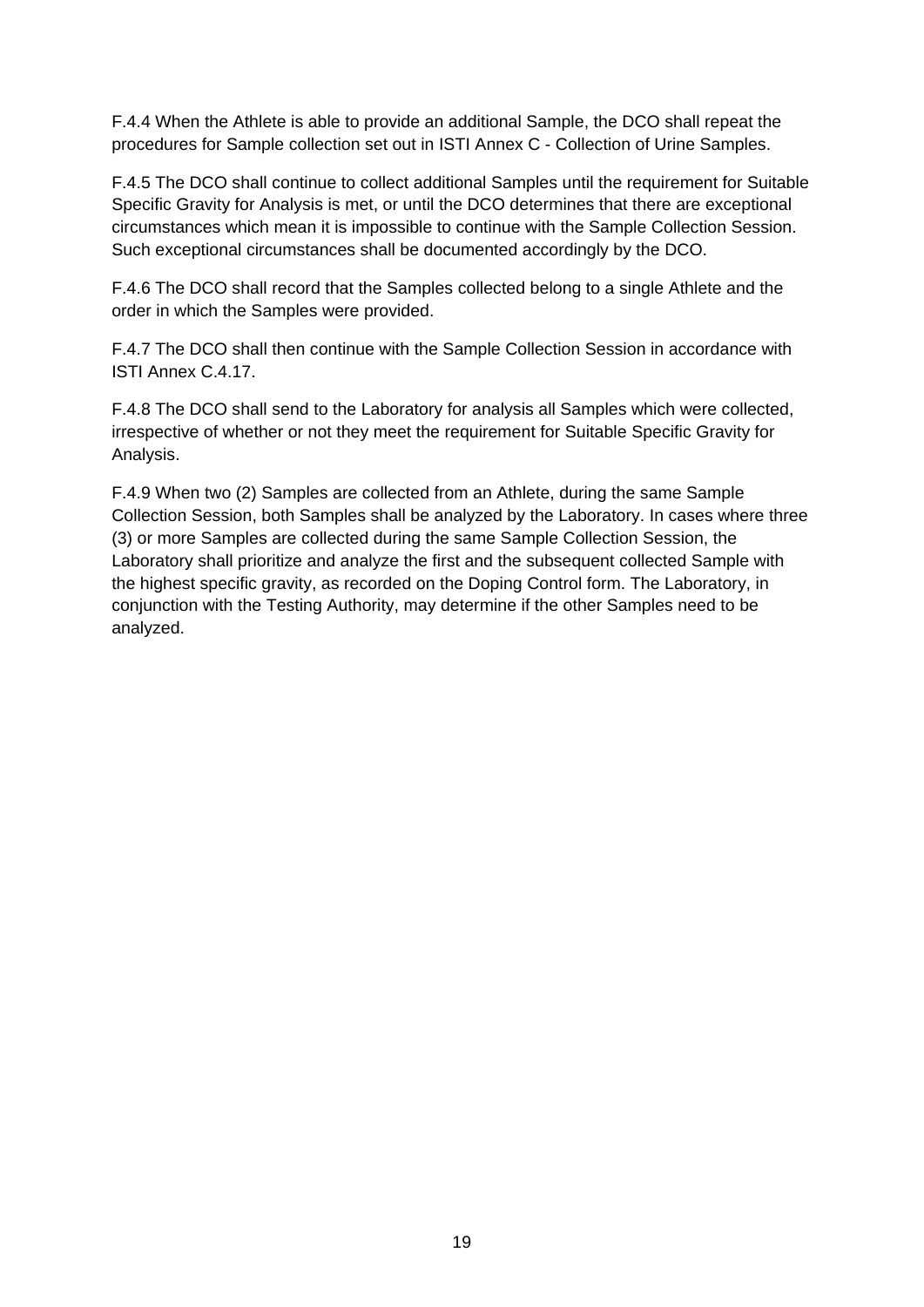## <span id="page-19-0"></span>9. Delays in Transmitting Doping Control Documentation to ISSF

#### *Scenario 8: What may happen in practice?*

It is a Code-compliance obligation for ISSF to upload Doping Control Forms no later than 15 days after a test. WADA is constantly monitoring this and if the paperwork is not received in a timely manner and uploaded by ISSF, ISSF risks being reprimanded or face non-compliance actions from WADA. This must be avoided.

Also, after analyzing the samples received following testing at an ISSF Championship, a laboratory reports back to ISSF on an adverse analytical finding by providing the sample code number of the positive test in question. However, because ISSF has not yet received the doping control forms from the TD, the ISSF cannot determine to whom the positive doping sample belongs. This results in delays to the results management process.

#### *Responsibility:*

- **Promptly** returning completed sample collection documentation from the doping control session to ISSF is of utmost importance.
- Every Sample Collection Authority may have different policies regarding documentation. The TD is responsible for determining what that policy is prior to the Championship. (See Appendix 1)
- $\triangleright$  Unless the Sample Collection Authority's policy is to retain the documentation and forward copies to the ISSF, the TD is responsible for promptly shipping all copies of completed sample collection documentation to ISSF.
- The TD shall send the TD and Lead Doping Control Officer's post-Championship reports as well as all doping control forms (if the Sample Collection Authority has not retained them) and other documentation to the ISSF headquarters by registered mail or courier service within 48 hours of the end of the Championship.

#### **Summary Checklist:**

**The TD must inquire about the Sample Collection Authority's policy regarding doping control documentation (See Appendix 1A).**

**All the information collected during doping control must be kept confidential.**

**The documentation package sent to the ISSF must include:**

- **The 2 post Championship reports (***Post Championship TD Doping Control Report* **- Appendix 3 and** *Lead DCO Post Championship Report -* **Appendix 4)**
- **Doping Control Forms & Supplementary Report Form(s) – if not retained by the Lead Doping Control Officer to be sent by the Sample Collection Authority to ISSF.**
- **Doping Control Officer Report Form (1 per mission/Championship) – if not retained by the Lead DCO to be sent by the Sample Collection Authority to ISSF.**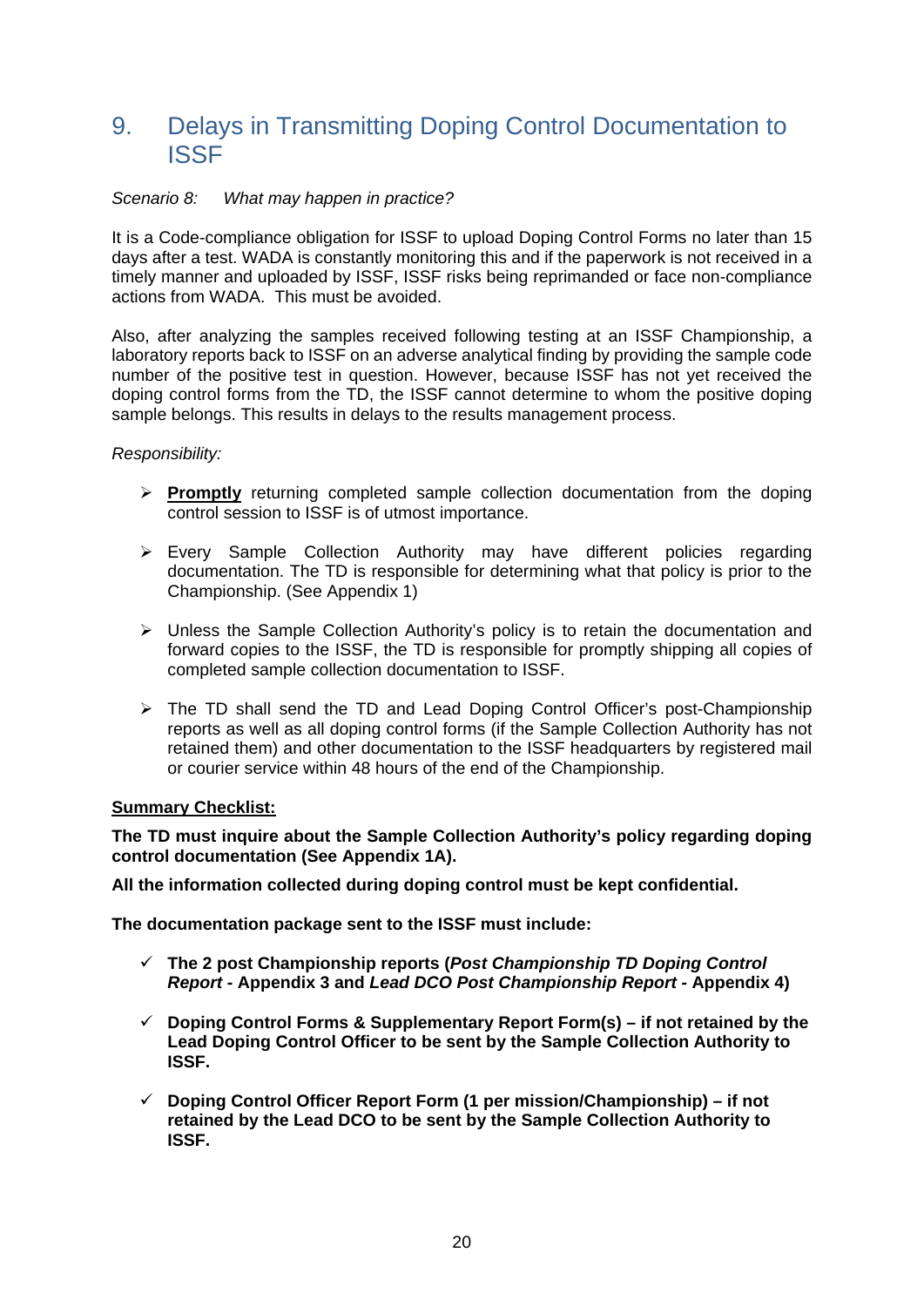## <span id="page-20-0"></span>10. Acronym Lexicon

Lead DCO: Lead Doping Control Officer (formally referred to as Anti-Doping Chief)

| DCO: | Doping Control Officer |  |
|------|------------------------|--|
|      |                        |  |

- OC: Organizing Committee
- IF: International Federation
- ISSF: International Shooting Sport Federation
- ISTI: International Standard for Testing and Investigations

The ISTI can be downloaded at:

[https://www.wada-ama.org/en/resources/the-code/2021-international-standard-for-testing](https://www.wada-ama.org/en/resources/the-code/2021-international-standard-for-testing-and-investigations-isti)[and-investigations-isti](https://www.wada-ama.org/en/resources/the-code/2021-international-standard-for-testing-and-investigations-isti)

- NADO: National Anti-Doping Organization
- SCA: Sample Collection Authority
- TD: Technical Delegate
- TDP: Test Distribution Plan
- TIO: Testing Intelligence Officer: ISSF's independent testing officer
- WADA: World Anti-Doping Agency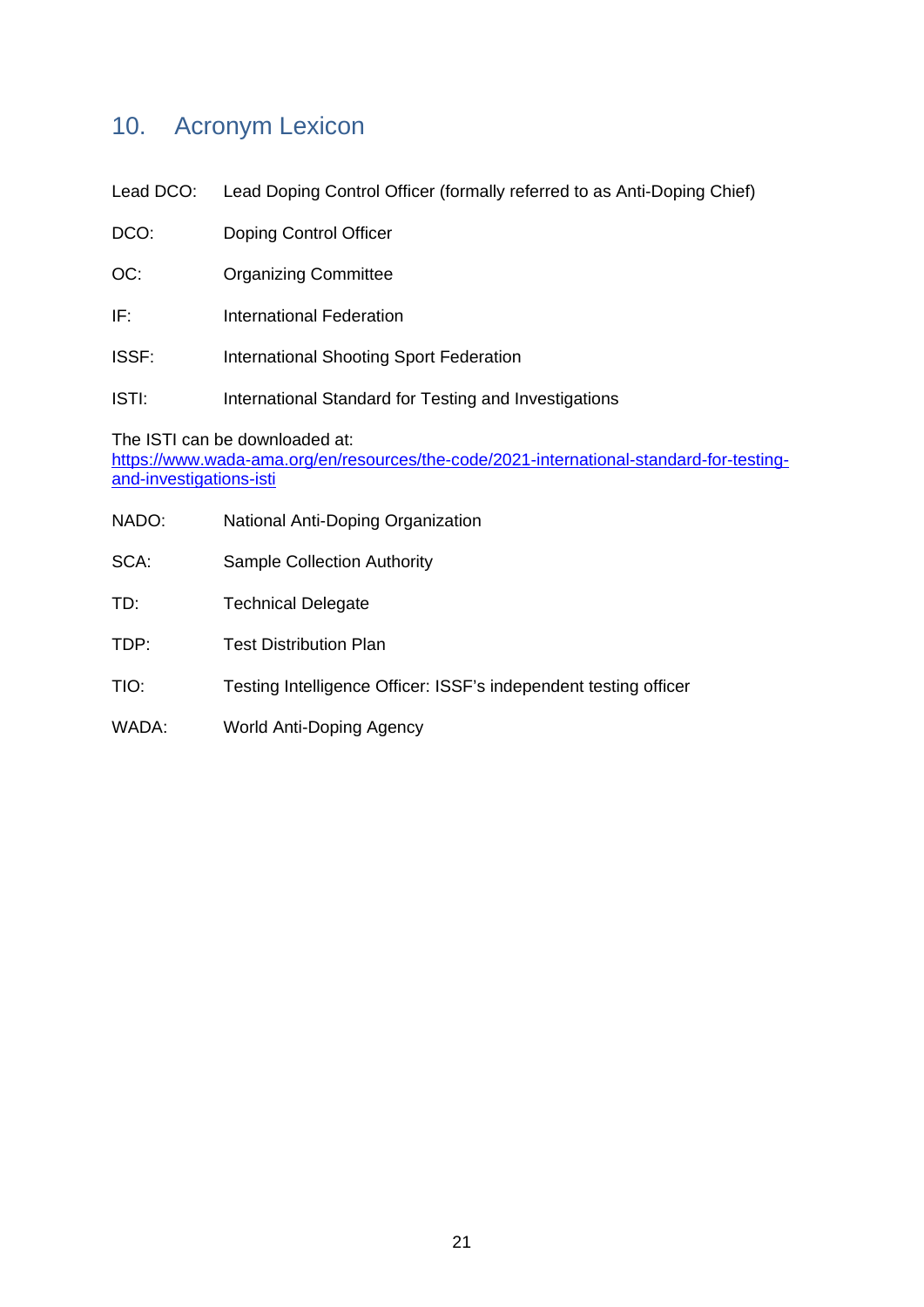# <span id="page-21-0"></span>APPENDIX 1A - PRE-CHAMPIONSHIP TD CONTACT LETTER TO SAMPLE COLLECTION AUTHORITY

*Instructions: As part of their responsibilities for supervising anti-doping testing at ISSF Championships, at least one month prior to the Championship, Technical Delegates (TD) need to establish contact with the Sample Collection Authority, usually a National Anti-Doping Organization (NADO), that will be doing the testing at the ISSF Championship where they will serve as TD. The text below is provided for TDs to use in making their initial contact with the NADO/Sample Collection Authority. Contact information for the NADO/Sample Collection Authority should be obtained from the Organizing Committee.*

#### Dear (NADO/SAMPLE COLLECTION AUTHORITY CONTACT PERSON):

Please allow me to introduce myself: I am (NAME OF TD), the International Shooting Sport Federation (ISSF) Technical Delegate (TD) entrusted with overseeing the doping control for the (NAME OF ISSF CHAMPIONSHIP) that will take place at (HOST CITY) on (DATES OF CHAMPIONSHIP). The Championship Organizing Committee has designated your NADO's doping control team as the Sample Collection Authority for this Championship.

The purpose of my correspondence is to establish an initial contact with the individual who will be designated as Lead Doping Control Officer (Lead DCO, team leader) for this Championship and to establish a cooperative relationship with him/her before the Championship starts.

Based on experience, the ISSF considers it important for the TD to establish contact with the Lead DCO prior to the Championship so that the ISSF can clarify its doping control processes and policies and prevent complications or avoidable issues from occurring during the Championship.

The ISSF also recognizes that your Lead DCO may have little or no experience with the sport of shooting and therefore could benefit from receiving an explanation on how our sports functions, how the shooting venue for this Championship is laid out and what are the specific requirements of the ISSF Test Distribution Plan (TDP) for this Championship.

If you could direct this message to your appointed Lead DCO for the **(NAME OF** CHAMPIONSHIP) and kindly have him/her provide answers to the questions below, it would be greatly appreciated. If you have not elected a Lead DCO for our Championship yet, we ask that an authorized individual from your Sample Collection Authority provide the necessary answers and confirmations requested below:

Thank you for providing answers to the following questions and for replying directly to me at my email address (TD EMAIL ADDRESS):

- 1. Do you have any knowledge of the sport of shooting sport or have you served as Lead DCO at a shooting competition in the past?
	- $\triangleright$  If you do not, I will gladly provide an explanation during our first meeting at the range.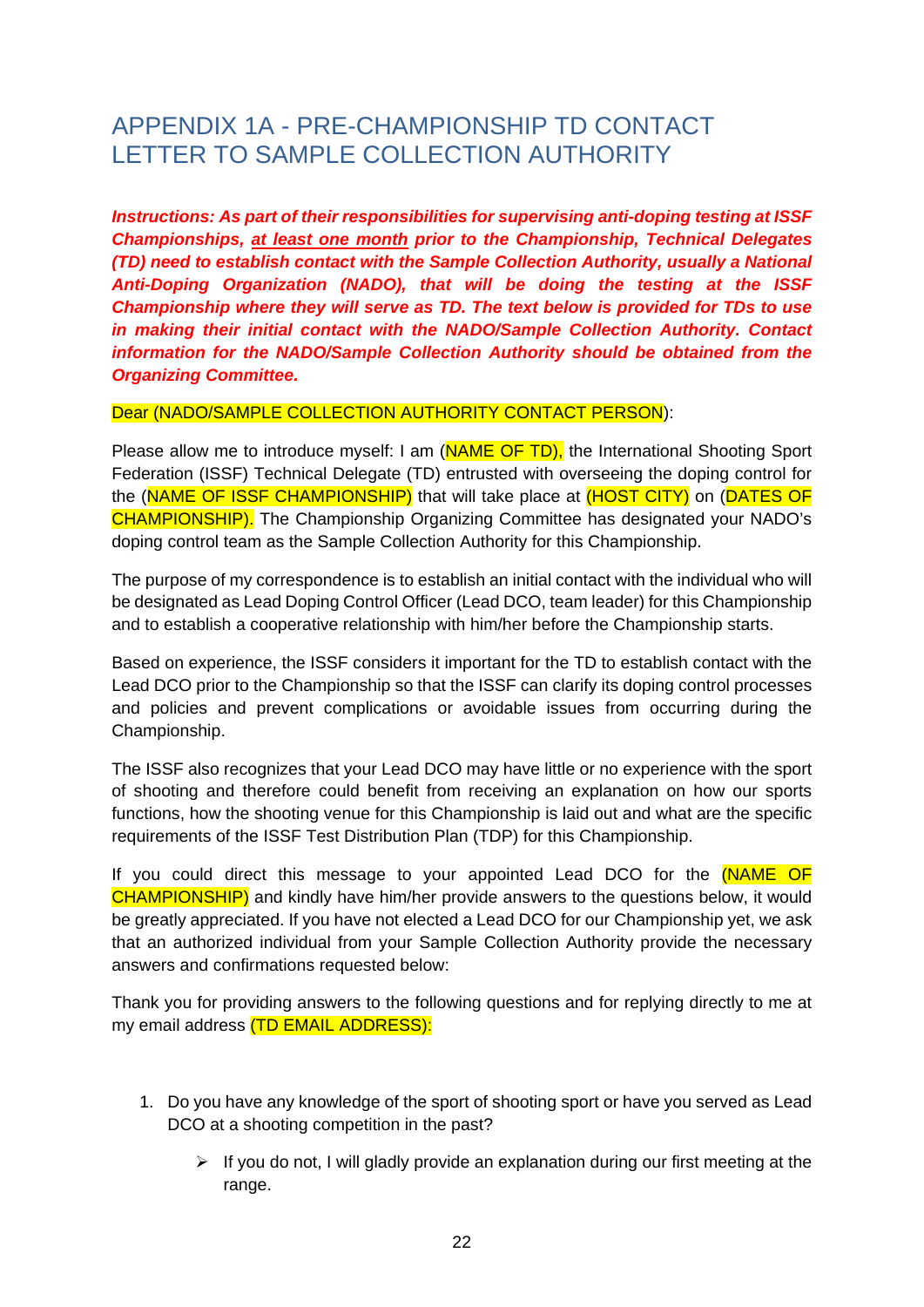- 2. Do you agree to the scheduling of short daily meetings to oversee all the doping controls that are to be conducted on each day?
	- $\triangleright$  This can be either at the end of the day or in the morning whatever is suitable.
- 3. Please provide the name of manufacturer of your sample collection equipment and confirm that it meets the requirement of International Standard for Testing and Investigations (ISTI) Article 6.3.4.
- 4. Do you follow the requirements for notifying athletes outlined in ISTI Articles 5.4.1, 5.4.2 and 5.4.3? For Code compliance purposes, ISSF needs to ensure those requirements are documented and that athletes are always informed of these requirements when initial contact is made.
- 5. Does your Sample Collection Authority have specific policies regarding the testing of minors?
	- $\triangleright$  Please be advised that ISSF has obtained all necessary parental consents for you to conduct sample collection on its minor athletes.
	- $\triangleright$  Because we may need to test juniors below the age of 18 we need to be informed ahead of time if you have specific criteria and requirements (attendance of parents, representatives, chaperones, waivers, etc.) in this regard. Please confirm.
- 5. Do you have criteria in place for your DCO's to validate the identity of an athlete selected to provide a sample? Please confirm
- 6. Do you have criteria in place for who may be authorized to be present during the sample collection session? Please confirm.
- 7. Please confirm that you will arrange for a courier service to ship samples to the WADA accredited laboratory ASAP and in all cases within 7 days of sample collection.
- 8. Does your Sample Collection Authority retain doping control documentation? Will it send the required documentation to the ISSF after the Championship by post or email, or will you plan to turn all documentation over to me by hand as the TD?
	- $\triangleright$  I need to know what your policy is with regards to documentation so that ISSF may receive the DCF's as soon as possible after the Championship and upload them within 21 days in accordance with its ISTI obligations.
- 9. Will your Doping Control Team for this Championship have sufficient Chaperones? Or should the Championship Organizing Committee be asked to supply Chaperones?
	- $\triangleright$  If your team provides Chaperones, how many do you anticipate you will provide?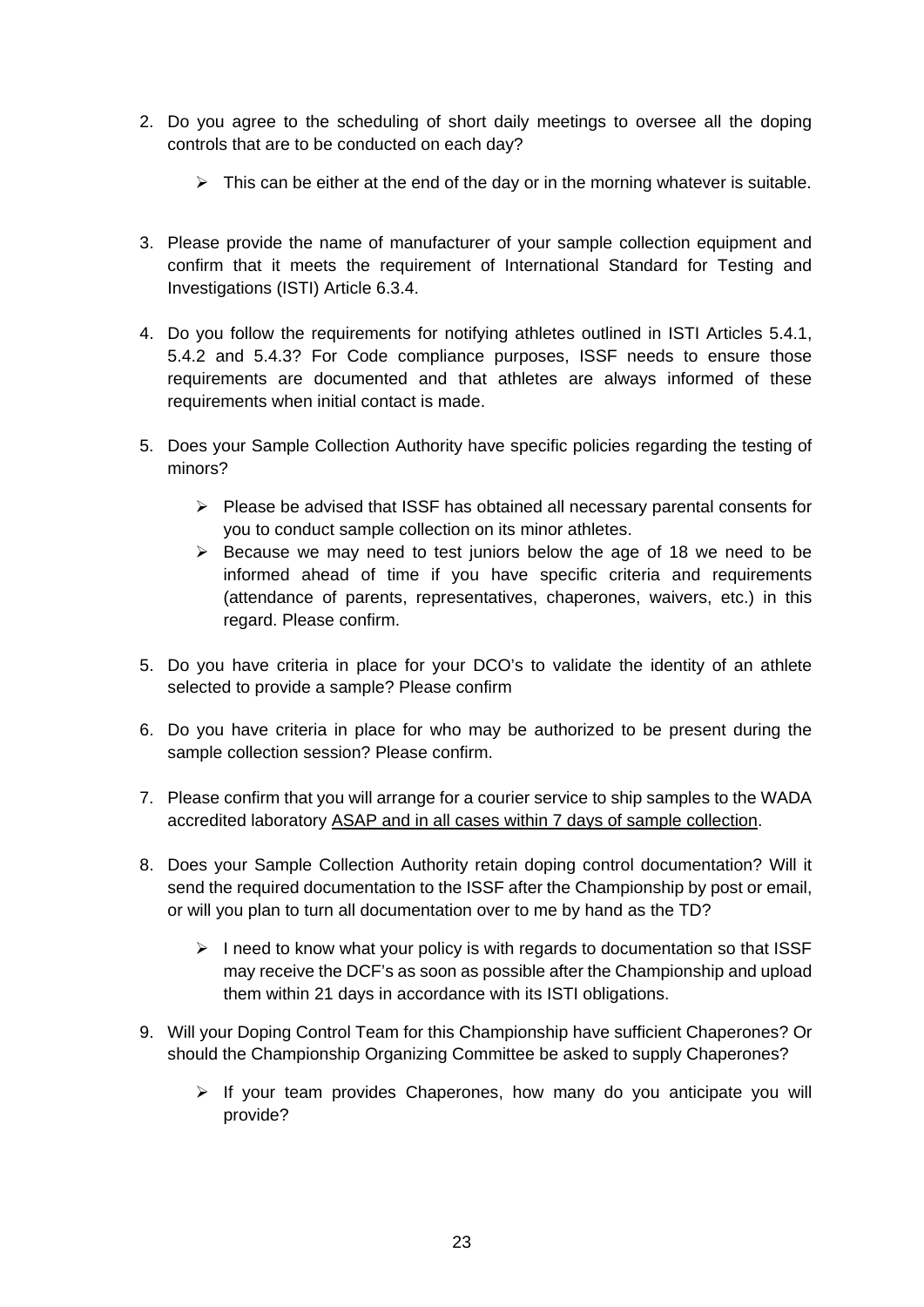Once I receive answers to the above, I will also provide you with an official Letter of Authorization which will formally delegate ISSF's testing authority to your organization. ISSF's asks your superiors to sign and return the Letter of Authorization to Doris Fischl at ISSF Headquarters [\(doris@issf-sports.org\)](mailto:doris@issf-sports.org).

This Letter of Authorization will confirm that a delegation of testing agreement exists between ISSF and your NADO (or Sample Collection Authority) in accordance with the ISTI and authorizes the NADO or Sample Collection Authority to conduct testing on ISSF'S behalf. It is imperative that the Letter of Authorization be returned signed to the ISSF prior to the start of the Championship.

Finally, I would like to plan to schedule a preliminary meeting at the Championship venue (the range), most likely on the first official pre-event training day. We can then walk through the doping control facilities, provide any additional required clarifications on the TDP and range lay-out, and provide the Lead DCO (if not you) with the complete list of doping controls required during the Championship.

As a preliminary reference point, the relevant portion of our TDP outlines ISSF mandatory testing requirements in all events and includes a mix of target testing, random testing and mandatory testing (for Quota Places or other). A detailed explanation of such tests shall be provided to me, and by extension you to, prior to the Championship. Because these names are confidential I will only provide you with the list once the Championship begins.

Finally, I want to inform you ahead of time that we will ask your Lead DCO to fill out a short *Lead DCO Post-Championship Report Form* for the ISSF Anti-Doping Committee to be apprised of any irregularities in the testing and/or confirm that all testing was carried out in accordance with the TDP.

I and the ISSF thank you for your cooperation and collaboration in making the doping control testing at the **(NAME OF CHAMPIONSHIP)** as efficient as possible and look forward to your reply.

(NAME OF TD)

(TD CONTACT INFORMATION)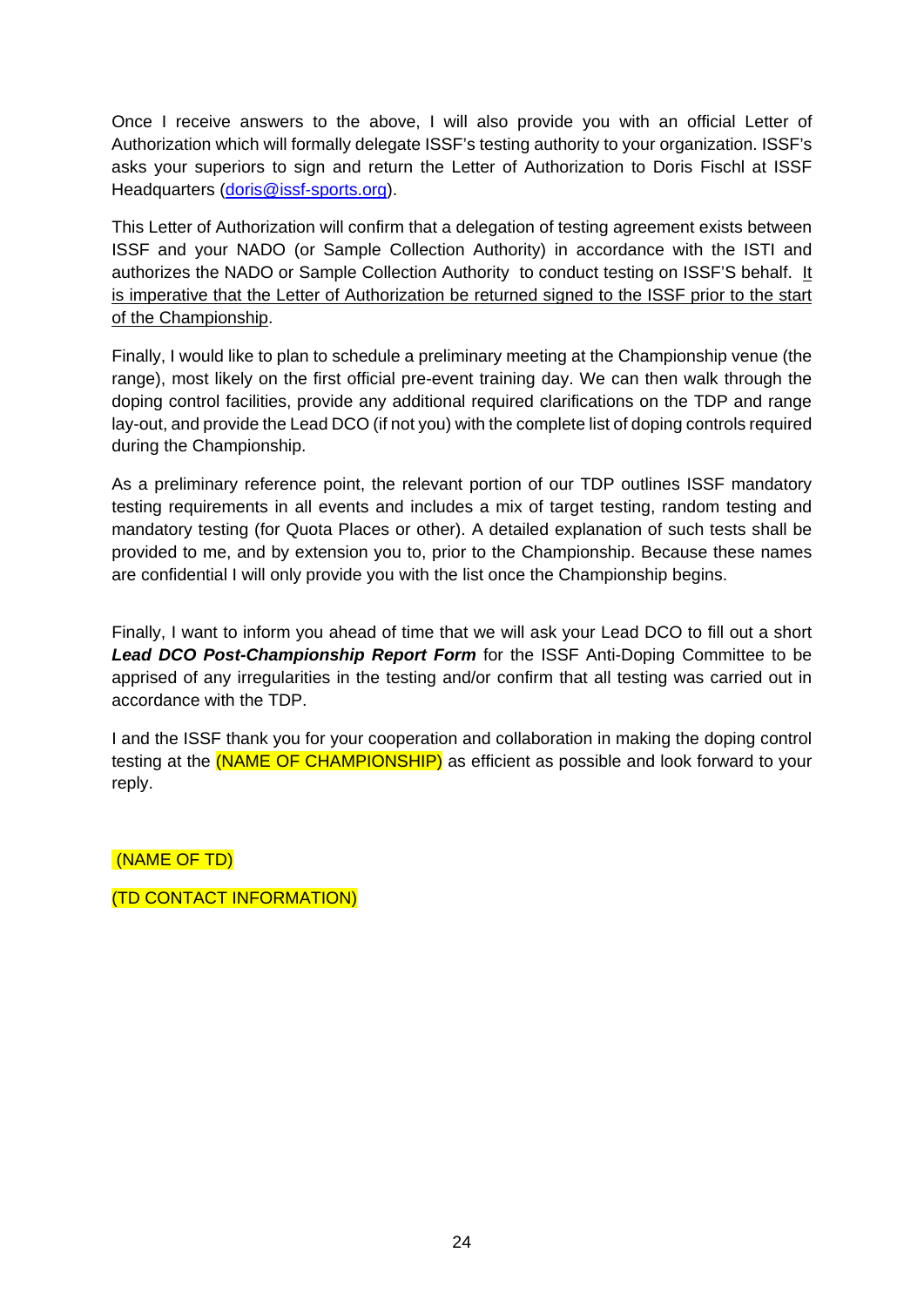# APPENDIX 1B – LETTER OF AUTHORIZATION

<span id="page-24-0"></span>This letter must be remitted to the Lead DCO without exception and returned signed to the ISSF. It is a mandatory requirement for ISSF to maintain compliance with the World Anti-Doping Code and ISTI .

#### **INSTRUCTIONS:**

- Once you have received all the mandatory answers to your template letter at Appendix 1A please forward to Doris
- Then you can prepare the Letter of Authorization, OR, you can ask Doris to prepare it for you.

#### If you wish to do it yourself:

- Paste and Copy the template Letter of Authorization at Appendix 1B into a new File Document
- Please insert the relevant words in each highlighted section of the Letter, save it in Word.
	- o If you require any assistance with this, please contact Doris ASAP.
- Send to Doris to have her insert a signature on behalf of ISSF. She will then send you a PDF version of the letter to be sent to the NADO or Sample Collection Authority.
- Once the letter is ready and saved in PDF, please email the letter to the Sample Collection Authority / Lead DCO. They will have to sign and return a copy to Doris.
- $\checkmark$  You must copy Doris on this email correspondence so that she may have a copy of the letter on file and so that they may simply respond to all with the signed Letter. In case they do not send it back to her, she will contact them directly prior to the Championship. If you have any questions, please contact Doris ASAP

#### If you prefer that Doris prepare and send you the Letter of Authorization

- Once you forward Doris the Sample Collection Authority's answers to the initial letter you will have sent them (Appendix 1A), she will prepare the Letter of Authorization and have it signed. (Appendix 1B)
- She will then Letter of Authorization to you along with your testing instructions in the week or so before your Championship.
- Then you will send a copy of the Letter of Authorization by email to the Lead DCO so that they can send back a signed copy to Doris prior to the first day of testing at the Championship.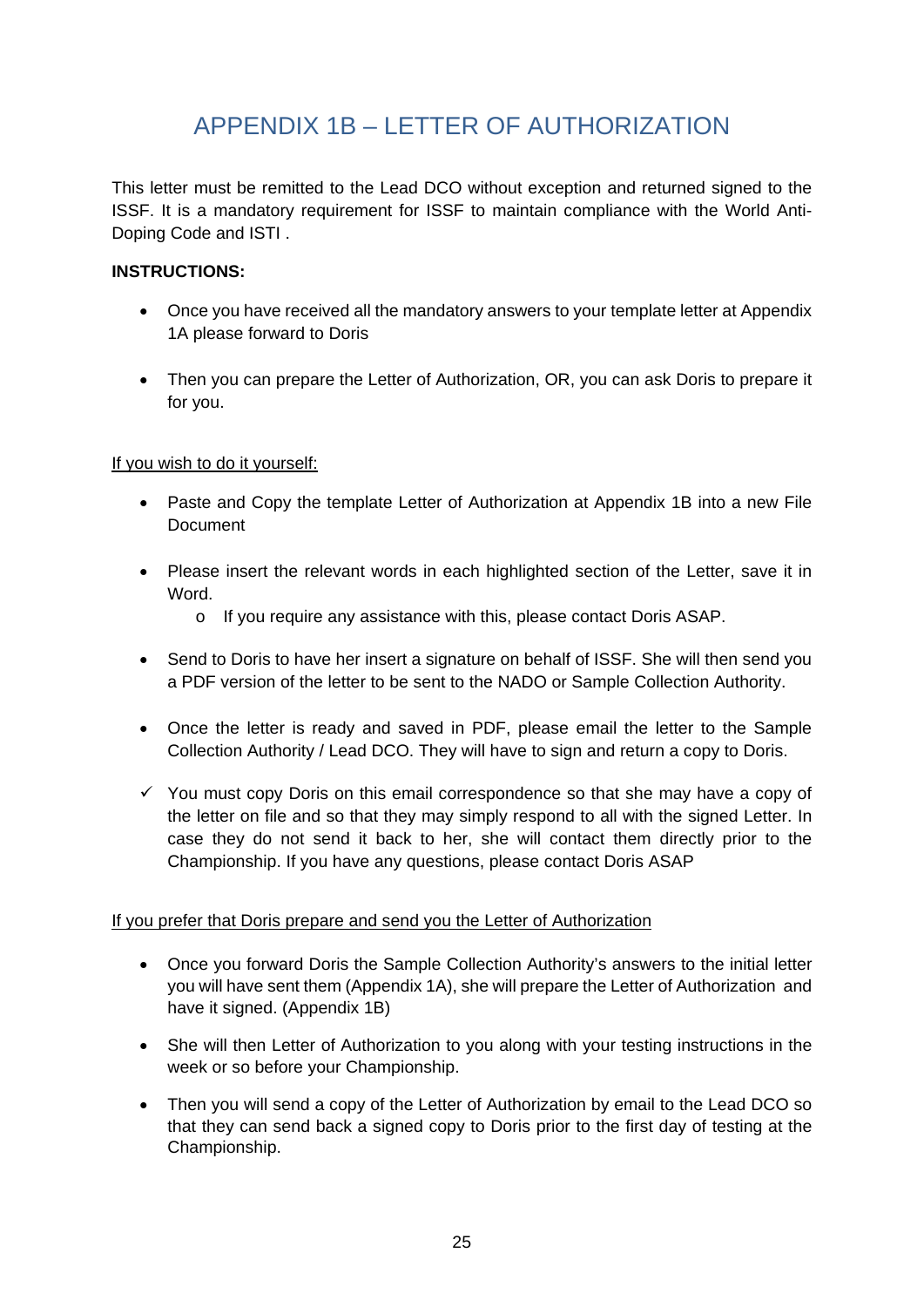

#### *LETTER OF AUTHORIZATION*

#### *Delegation of Testing Authority from the International Shooting Sport Federation*

Please be advised that in accordance with Article 5 of the ISSF Anti-Doping Rules, and as per International Standard for Testing and Investigations (ISTI) Article 5.3.3, as the Testing Authority for this ISSF (INSERT NAME OF CHAMPIONSHIP). ISSF hereby delegates and authorizes (**INSERT NAME OF SAMPLE COLLECTION AUTHORITY/NADO)** and its Sample Collection Personnel to conduct testing on behalf of the ISSF during (NAME OF CHAMPIONSHIP) from **(INSERT EXACT DATES OF CHAMPONSHIPS)** and also possibly Out-of-Competition on request.

ISSF has obtained all necessary consent forms from its Athletes holding ISSF ID's, including parental consents for minors.

An ISSF Technical Delegate will be on site throughout the Championship to address any issues and to ensure that the ISSF Test Distribution Plan is properly carried out.

The (INSERT NAME OF SAMPLE COLLECTION AUTHORITY/NADO) has provided the necessary confirmations to ISSF regarding its respect of all aspects of the ISTI and the ISSF Anti-Doping Rules, including but not limited to:

- Use of certified DCO's
- Full compliance with ISTI protocols for In-Competition and Outof-Competition testing
- Use of proper sample collection equipment
- Criteria for notification & verifying identity of Athletes
- Criteria for whom may be present during doping control
	- Testing of Minors
- Use of proper Doping Control Forms

It is understood that all doping control processes shall be carried out in strict conformity with the ISTI and the ISSF Anti-Doping Rules and that all doping control documentation and processes shall be treated with utmost confidentiality in accordance with the International Standard for the Protection of Privacy and Personal Information.

On behalf of ISSF Doris Fischl,

On behalf of (NADO/SAMPLE COLLECTION AUTHORITY)

(print name)

(please return signed copy to doris@issf-sports.org)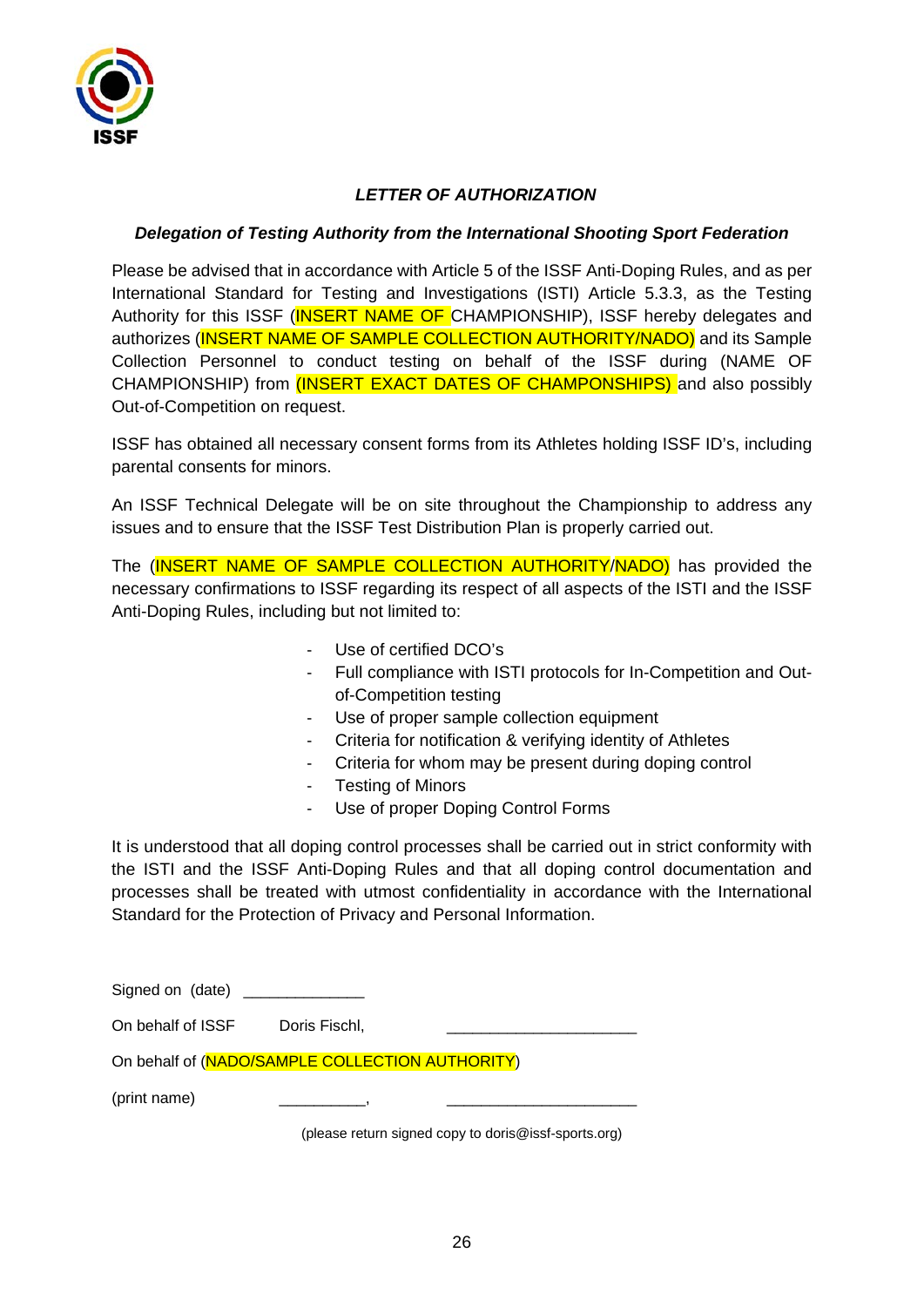# APPENDIX 2 - DOPING CONTROL TESTING PLAN

<span id="page-26-0"></span>*Instructions: The Doping Control Testing Plan is to be prepared by the ISSF Championship Technical Delegate (TD) and provided to the Lead DCO during their initial meeting at the Championship venue. The plan identifies each doping test that must be conducted during the Championship and gives detailed information regarding each test in the format illustrated below.* 

| Date<br>$\circ$<br>Test | Athlete to<br>be tested | NOC of<br><b>Athlete</b> | Event (when<br>testing is to<br>be done) | <b>Event Phase</b>                   | Time of<br>Event | <b>Purpose of Test</b>                                                                                                       | <b>Test</b><br>OK |
|-------------------------|-------------------------|--------------------------|------------------------------------------|--------------------------------------|------------------|------------------------------------------------------------------------------------------------------------------------------|-------------------|
|                         |                         |                          |                                          | <b>PET</b><br>Qualification<br>Final |                  | <b>Target Test</b><br><b>Random Medalist</b><br><b>Random Finalist</b><br><b>Olympic Quota Winner</b><br><b>World Record</b> |                   |
|                         |                         |                          |                                          |                                      |                  |                                                                                                                              |                   |
|                         |                         |                          |                                          |                                      |                  |                                                                                                                              |                   |
|                         |                         |                          |                                          |                                      |                  |                                                                                                                              |                   |
|                         |                         |                          |                                          |                                      |                  |                                                                                                                              |                   |

*Instructions for TD: The Template for the Doping Control Testing Plan is posted on the ISSF website and can be downloaded by following this sequence:*

- **<http://www.issf-sports.org/>**
- **The ISSF > Rules > Amendments and Interpretation > General – Doping Control >** *Doping Control Testing Plan*

*Detailed instructions for preparing the plan are included with the Doping Control Testing Plan Template.*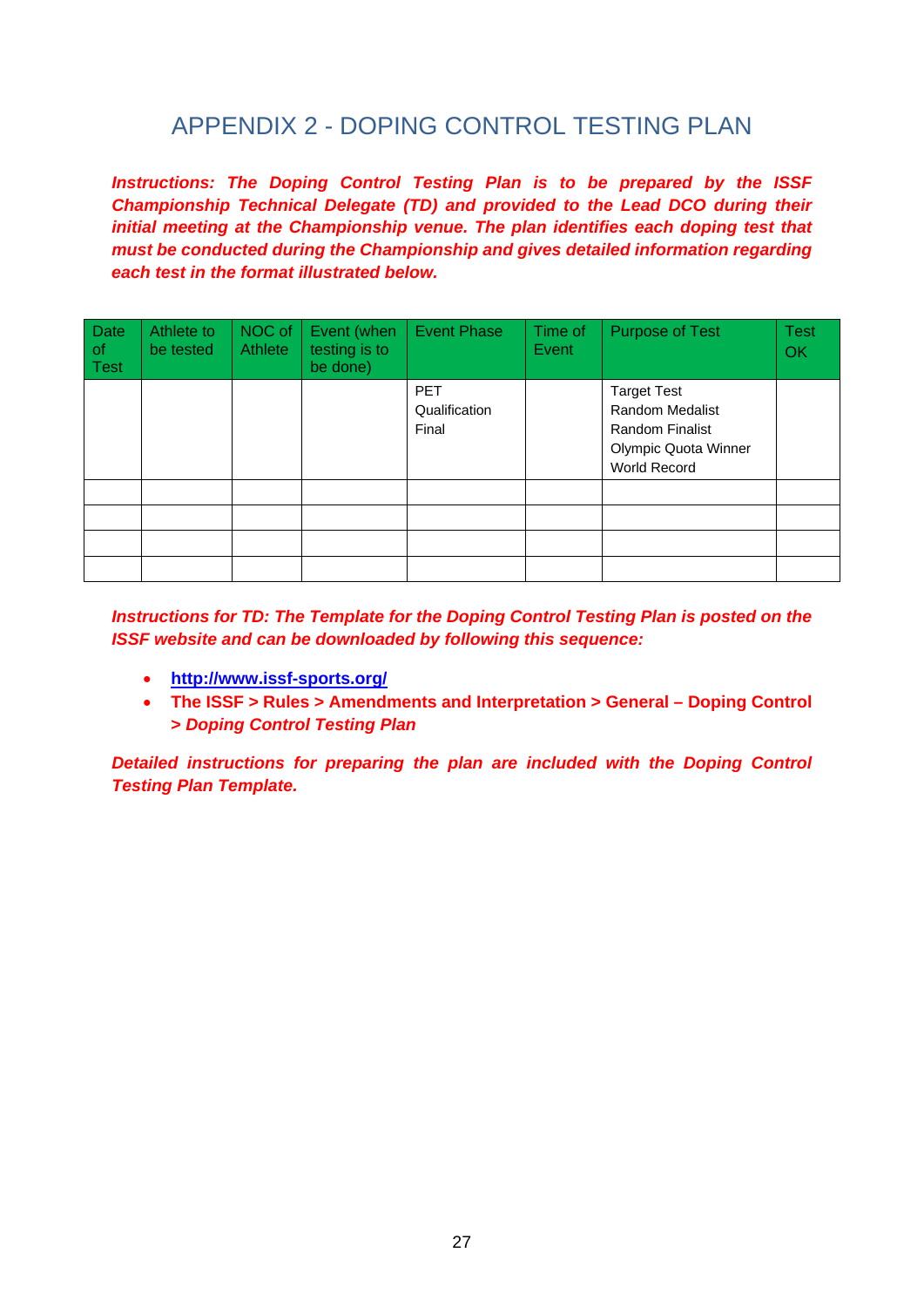## <span id="page-27-0"></span>APPENDIX 3 - POST CHAMPIONSHIP SAMPLE COLLECTION AUTHORITY/LEAD DCO DOPING CONTROL REPORT

| Each item below <b>must</b> be included in the Post Championship Lead<br>Doping Control Officer Report which <b>must</b> be remitted by the Sample<br>Collection Authority's Lead DCO to the ISSF TD as soon as possible |
|--------------------------------------------------------------------------------------------------------------------------------------------------------------------------------------------------------------------------|
| following the completion of an ISSF Championship.                                                                                                                                                                        |
| Name and Contact Information of the Sample Collection Authority and Lead<br>DCO:                                                                                                                                         |
|                                                                                                                                                                                                                          |
|                                                                                                                                                                                                                          |
|                                                                                                                                                                                                                          |
| Name and Contact Information of the Doping Control Officer(s):<br>2.                                                                                                                                                     |
|                                                                                                                                                                                                                          |
|                                                                                                                                                                                                                          |
|                                                                                                                                                                                                                          |
| Please offer a short review of the Doping Control Facilities:<br>3.                                                                                                                                                      |
|                                                                                                                                                                                                                          |
|                                                                                                                                                                                                                          |
| Number of Tests conducted:<br>4.                                                                                                                                                                                         |
| In-Competition:                                                                                                                                                                                                          |
|                                                                                                                                                                                                                          |
| Out-of-Competition:                                                                                                                                                                                                      |
|                                                                                                                                                                                                                          |
| Number of samples collected and shipped:<br>5 <sub>1</sub>                                                                                                                                                               |
|                                                                                                                                                                                                                          |
|                                                                                                                                                                                                                          |
| <b>Courier Used for Shipping and Waybill No:</b><br>6.                                                                                                                                                                   |
|                                                                                                                                                                                                                          |
|                                                                                                                                                                                                                          |
| Name of laboratory where samples were shipped:                                                                                                                                                                           |
|                                                                                                                                                                                                                          |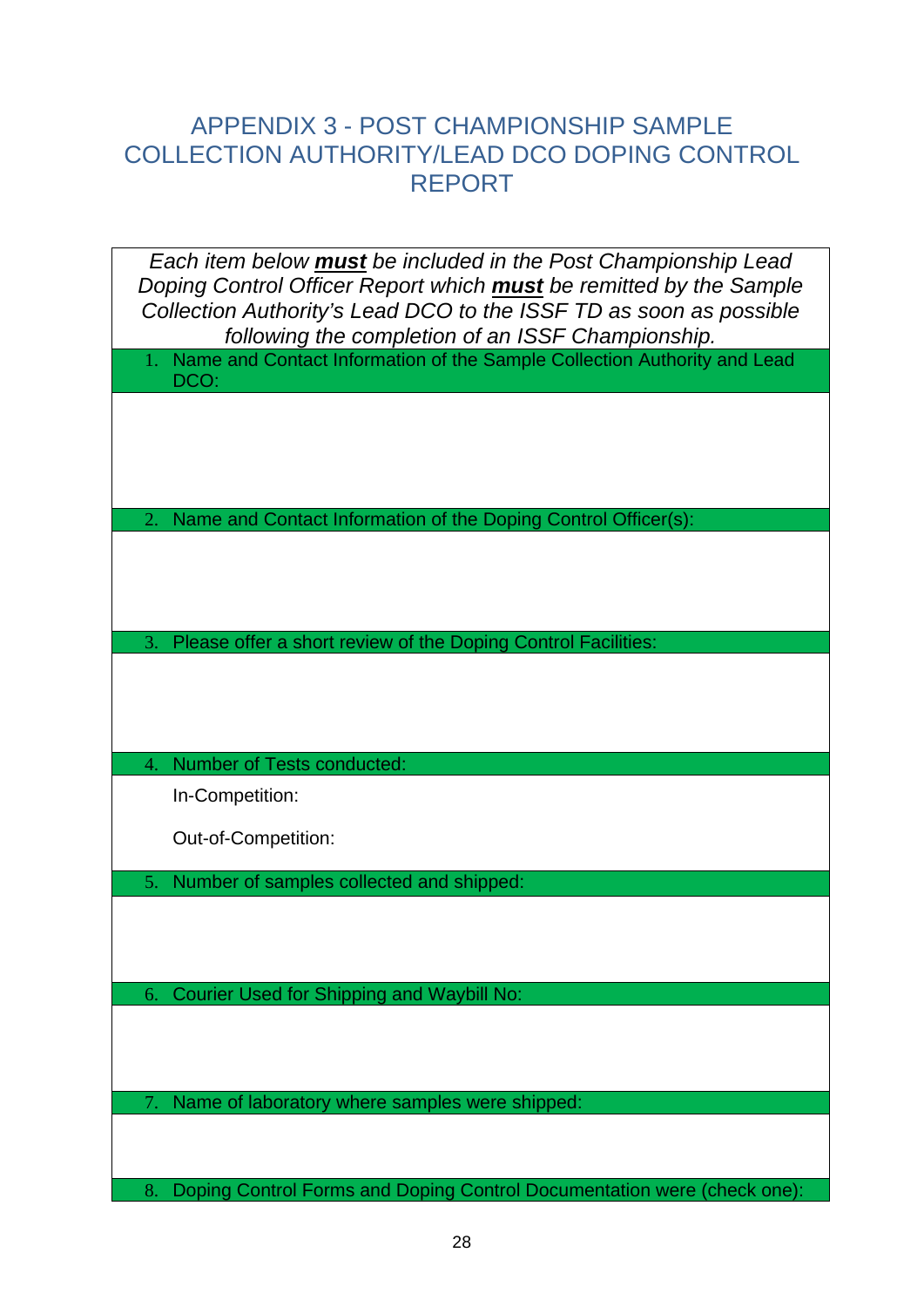□ Given to ISSF TD along with this report

☐ Other (please explain):

9. Any missed tests or failures to comply?

10. Any problems with specific gravity?

*Please provide a summary or attach a detailed complementary report*

11. Additional Comments:

\_\_\_\_\_\_\_\_\_\_\_\_\_\_\_\_\_\_\_\_\_\_\_\_\_\_\_\_\_ \_\_\_\_\_\_\_\_\_\_\_\_\_\_\_\_\_\_\_\_\_ Name Signature

\_\_\_\_\_\_\_\_\_\_\_\_\_\_\_\_\_\_\_\_\_ Date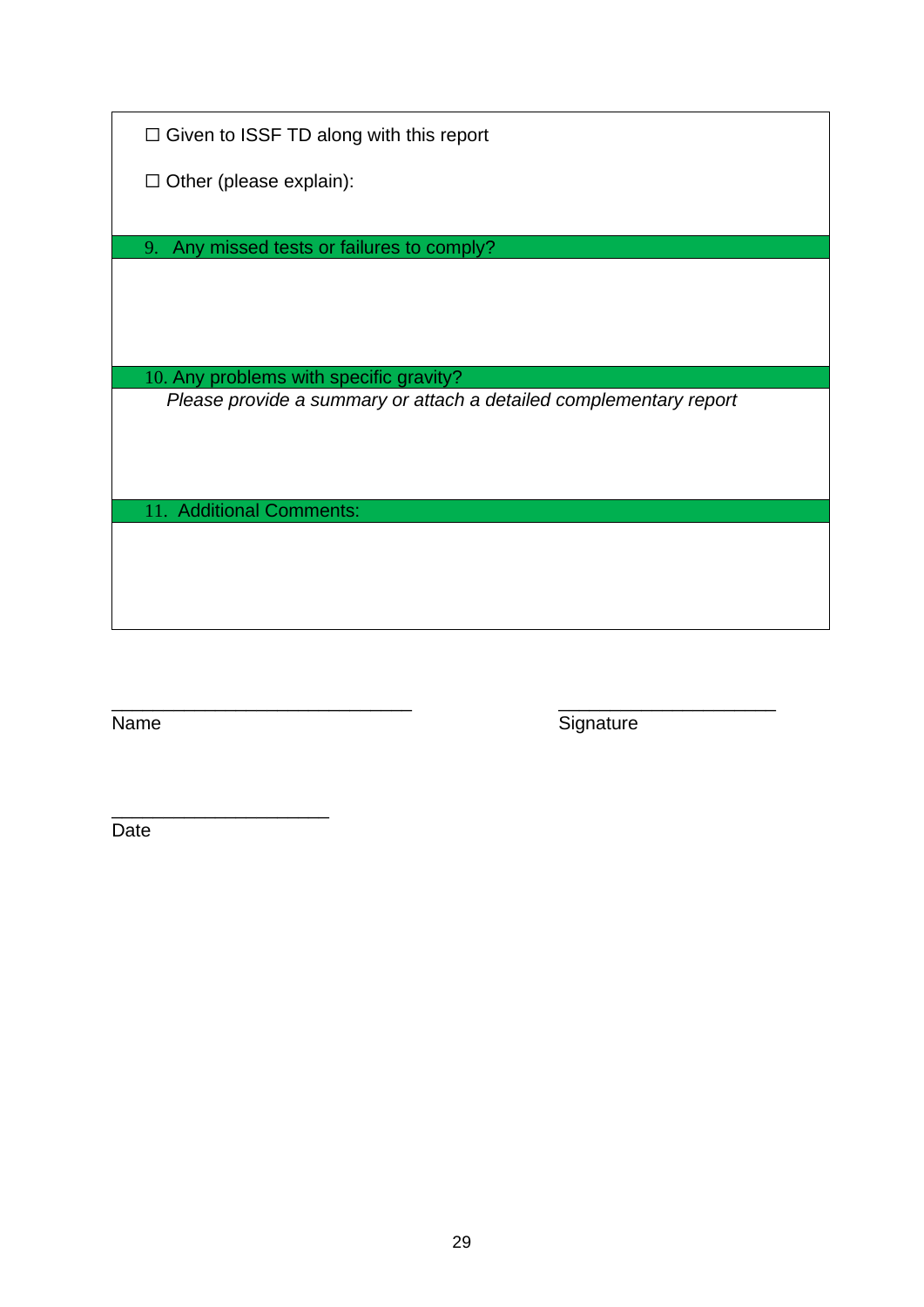# <span id="page-29-0"></span>APPENDIX 4 - POST CHAMPIONSHIP TD DOPING CONTROL REPORT

| Each item below <b>must</b> be included in the Post-Championship TD Doping                                                       |
|----------------------------------------------------------------------------------------------------------------------------------|
| Control Report which must be sent to the ISSF by the TD as soon as<br>possible following the completion of an ISSF Championship. |
| Name of ISSF Championship and location:                                                                                          |
|                                                                                                                                  |
|                                                                                                                                  |
| Name and description of each athlete tested and why:<br>ii.                                                                      |
|                                                                                                                                  |
| * You MUST fill in the attached overview                                                                                         |
| iii. Were all the Athletes named on the list provided to you by the Testing                                                      |
| Intelligence Officer tested? (check one)                                                                                         |
| $\Box$ YES                                                                                                                       |
| $\Box$ NO<br>If not, provide the names of the Athlete(s) and a detailed explanation as to why                                    |
| he/she/they were not tested:                                                                                                     |
|                                                                                                                                  |
| iv. Did any extraordinary incidents occur during testing?                                                                        |
| $\Box$ YES                                                                                                                       |
| $\Box$ NO                                                                                                                        |
| If yes, please inform ISSF ASAP                                                                                                  |
|                                                                                                                                  |
| <b>TD Contact information:</b><br>V.                                                                                             |
|                                                                                                                                  |
|                                                                                                                                  |
|                                                                                                                                  |
|                                                                                                                                  |
|                                                                                                                                  |